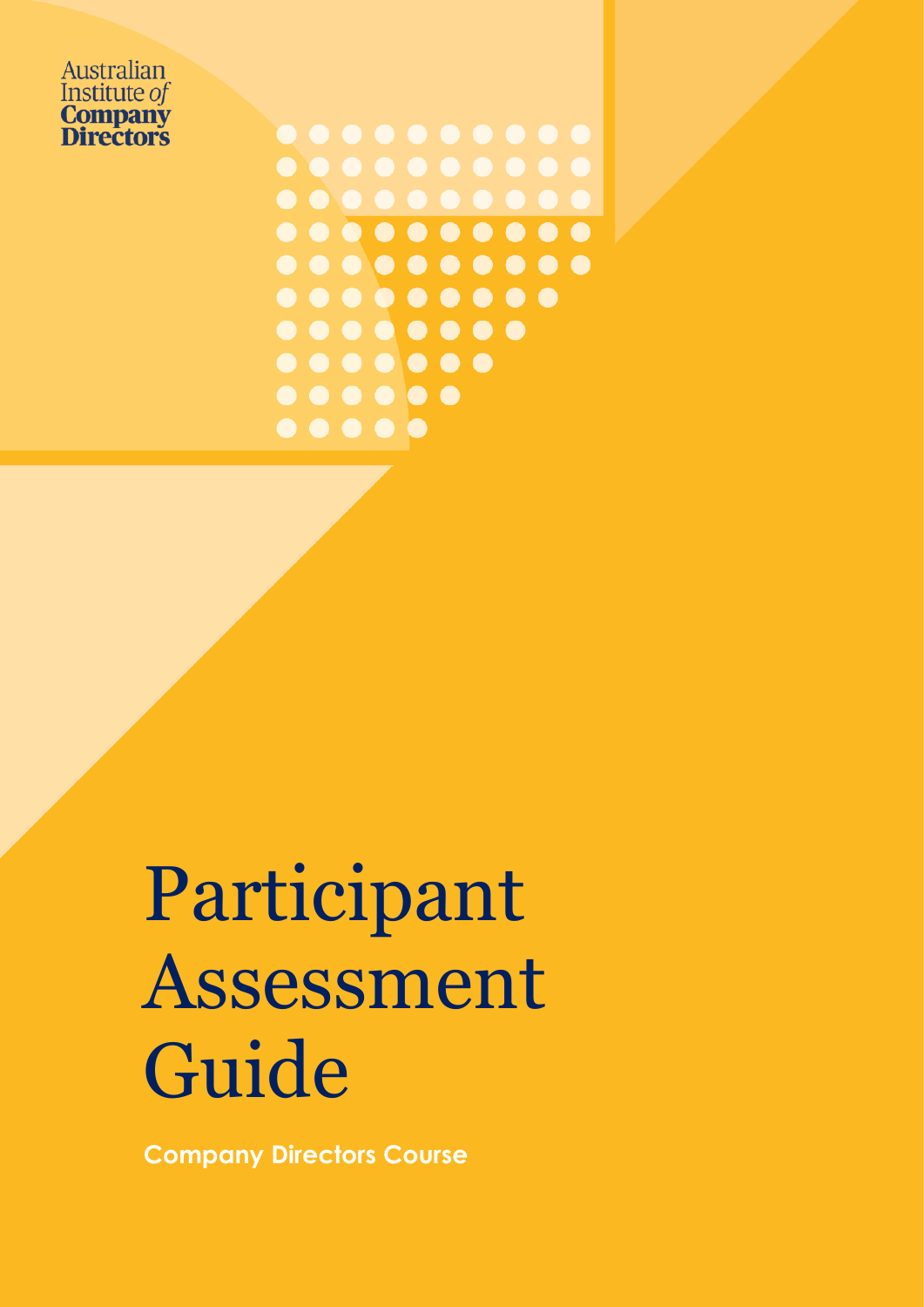## **Contents**

#### Copyright

The Australian Institute of Company Directors developed this program.

This course material is for general information only and is not intended as advice on any of the matters discussed in the materials. No reader should rely on this material as a basis for a decision as to whether to act or not act in relation to a specific matter affecting them but should consult their professional adviser.

The copyright in this material is vested in Australian Institute of Company Directors.

While publicly available financial data and industry issues have been used to ensure marketplace accuracy, fictional situations and characters have been created to involve program participants in case-study learning exercises. The issues described do not reflect on any actual company or individual.

No part of this course material may be reproduced or transmitted in any form or by any means, electronic or mechanical, including photocopying, recording or by any information storage and retrieval systems except as permitted under the Copyright Act 1968 or with prior written permission from the copyright owner.

 $\mathbf{1}$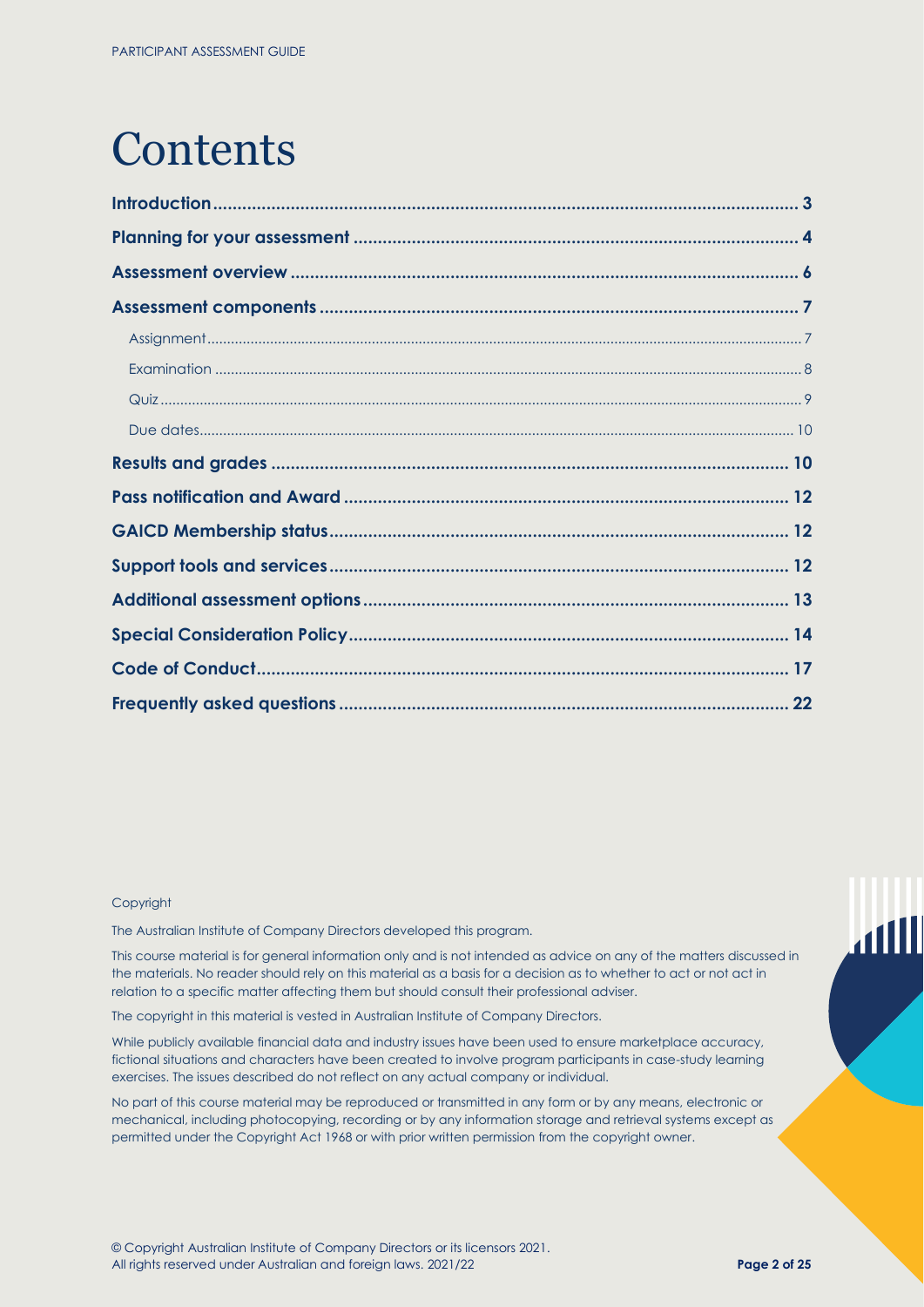## <span id="page-2-0"></span>Introduction

The Company Directors Course is the AICD's leading governance course. Since its inception over 45 years ago it has become the preferred course for aspiring and current directors and for those seeking a gateway to both their director career and their affiliation with AICD through membership.

The Company Directors Course is designed to ensure that participants not only understand their roles and responsibilities, but also improve their contributions to board performance. Updated biannually, the course provides current and relevant information and case references. It is informative, thought-provoking and practical. Graduates will have the confidence to meet contemporary governance challenges and opportunities.

The assessment components associated with the Company Directors Course, provides an opportunity for participants to consolidate their learning and to benchmark their understanding against the standard set by the AICD.

This guide provides information relating to the assessable components of the following courses:

- Company Directors Course
- Company Directors Course Update
- Company Directors Course—Online
- Company Directors Course—Preparing for Success
- Company Directors Course—Self-paced
- International Company Directors Course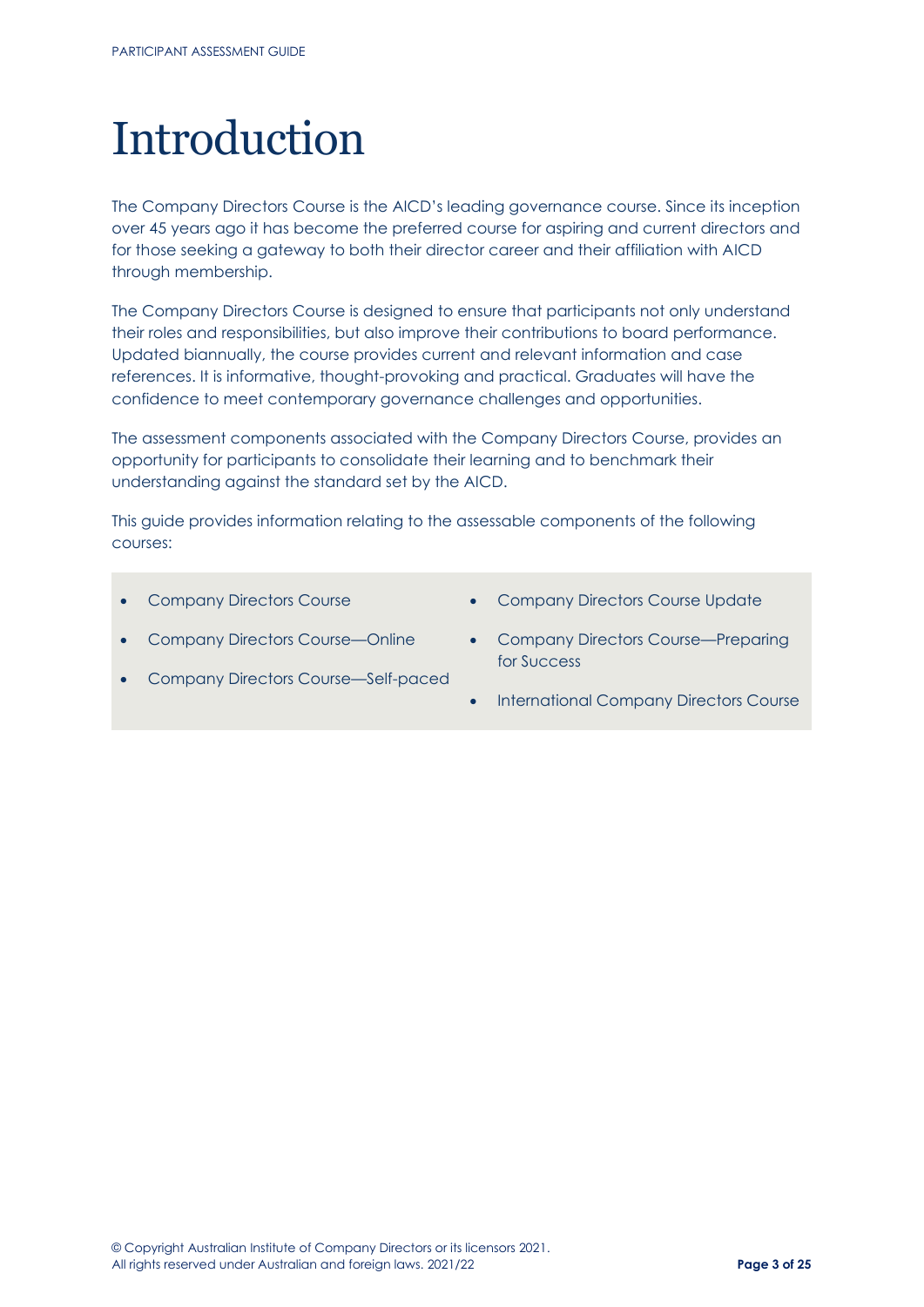## <span id="page-3-0"></span>Planning for your assessment

Prior to attempting the assessment, it is important to reflect on your learning and plan your approach. Below are some suggested strategies to help with your preparation:

- Read the course notes before and after the course, including the case study examples.
- Familiarise yourself with the MyLearning environment and explore the resources available in the Assessment Preparation Hub on the course homepage.

## **Accessing MyLearning:**

- 1. Login to MySite via the AICD website.
- 2. Under My Activities, select MyCourses, then select the link to MyLearning.
- Complete the eLearning courses: (no limit applies)
	- 1. The Director Mindset
	- 2. Interpreting Financial Statements
- Note all your assessment submission deadlines and requirements regarding how to upload your assignment, complete your exam and quiz.
- Familiarise yourself with the assignment case study options.
- Complete the practice exam and quiz in MyLearning (no limits apply)
- Access to the practice quiz and practice exam is from Day 1 of the course. For Self-Paced Participants access is from the date of registration.
- Contact the assessment team at [assessment@aicd.com.au](mailto:assessment@aicd.com.au) if you have any questions.

## **During the course**

- Reflect at the end of each day on the key learnings from the content, case studies and discussions.
- Dot point key points for the assignment case study so that by the end of the course you have the foundation of your submission.

## **Post-course attendance**

• Long answer examination (The practice exam is not individually marked; you are provided with suggested responses within the practice exam upon submission to compare your answers)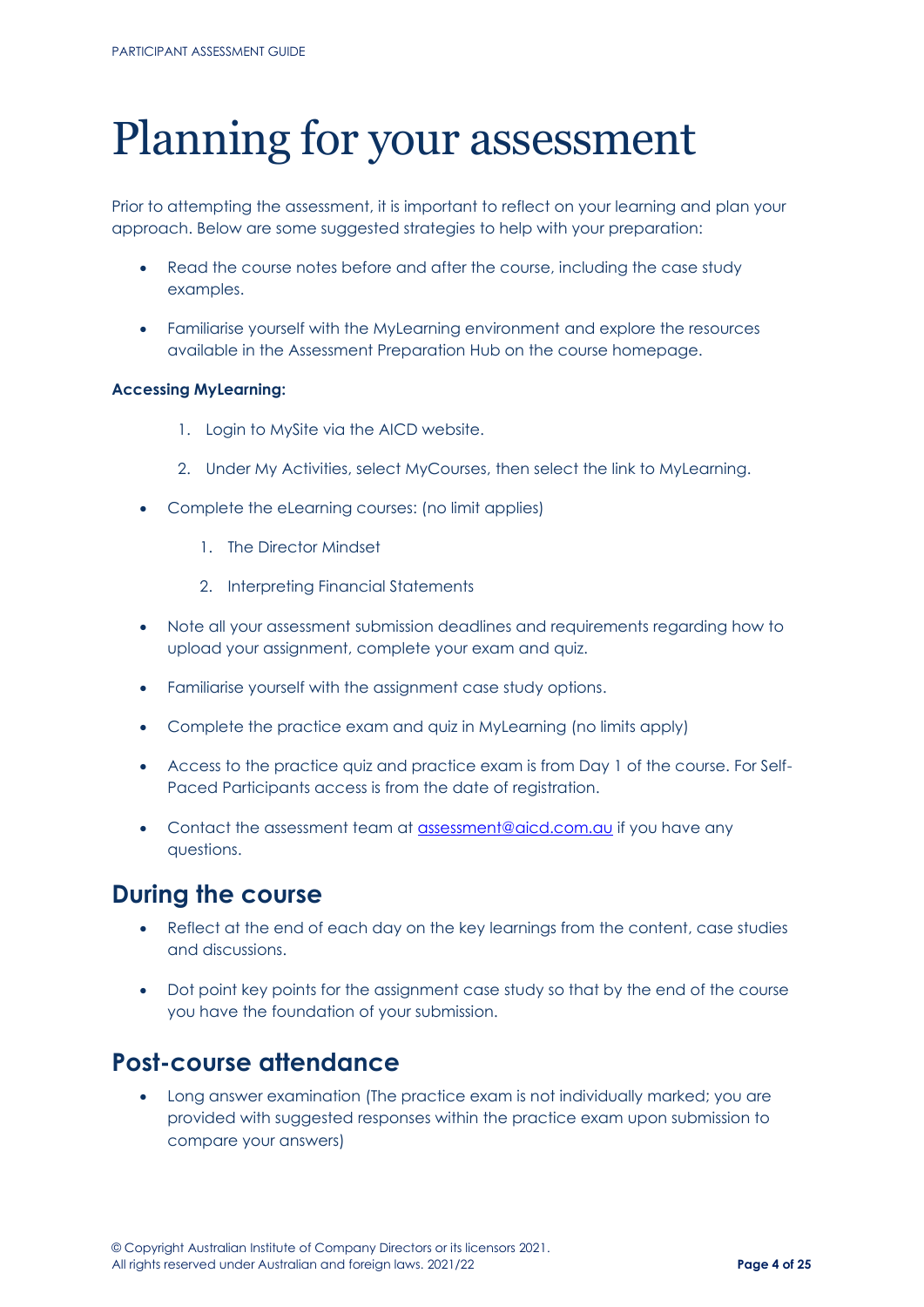- Assignment should be submitted 8-9 weeks prior to the assessment end date to allow for a resit attempt if required.
- Long answer examination should be submitted 7-8 weeks prior to the assessment end date to allow for a resit attempt if required.
- Quiz should be submitted 6-7 weeks prior to the assessment end date to allow for a resit attempt if required.

Note: Company Directors Course Self-paced participants are advised to follow the study plan found in MyLearning.

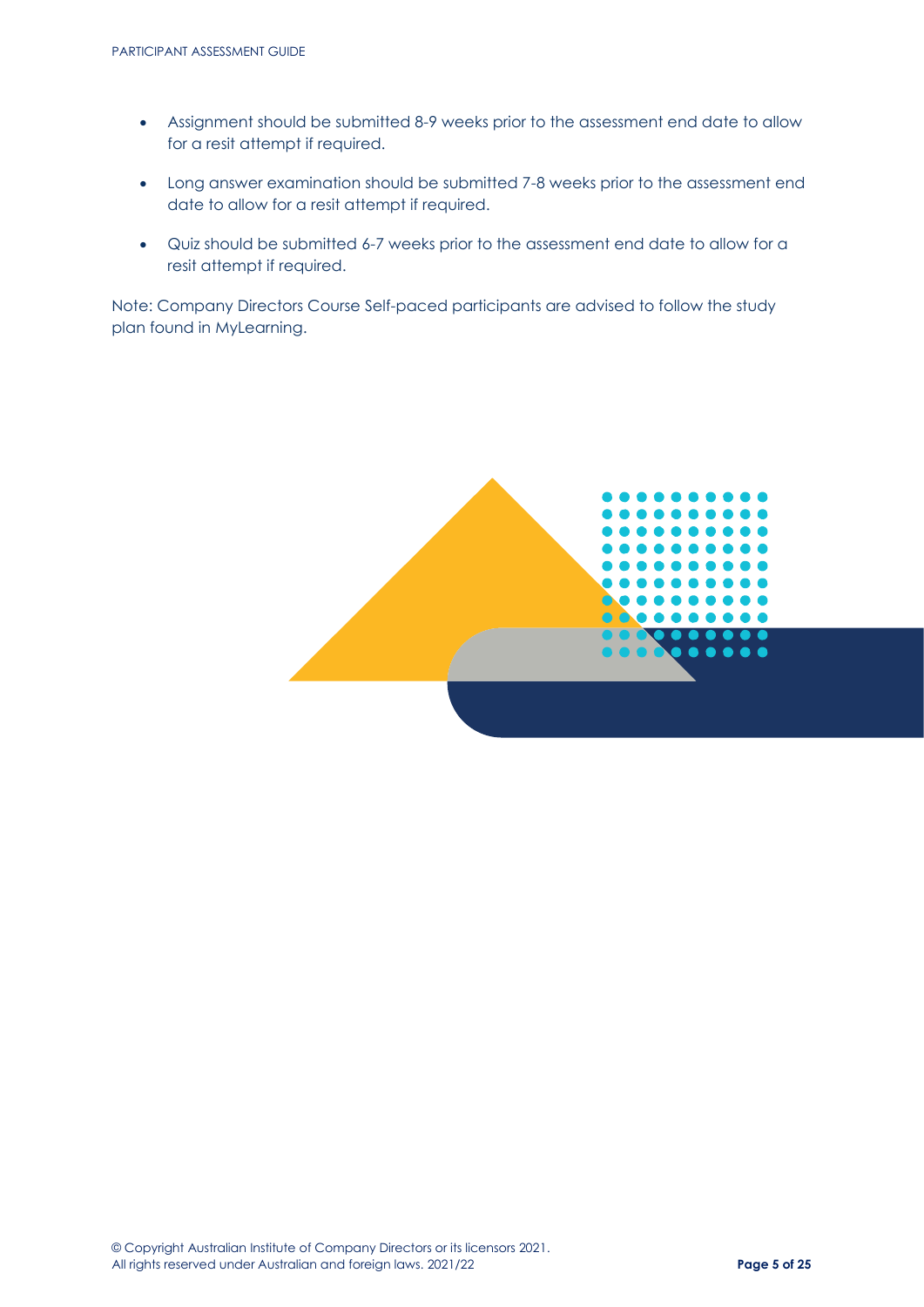## <span id="page-5-0"></span>Assessment overview

Each assessment component must be an individual's own work and be completed as an individual exercise.

There are three assessment components, the assignment, the exam, and the quiz, that each participant must successfully pass to achieve the Company Directors Course Award. These assessments are undertaken/submitted using an electronic examinations platform with appropriate plagiarism engaged as part of the assessment process.

The exam and quiz have been designed considering appropriate timeframes to accommodate for participants typing responses. Typing skills are not assessed nor will any claimed deficiency in typing skill be considered for any special consideration.

The table below outlines the requirements that all Company Directors Course participants must be aware of prior to sitting their assessment components. This includes those who undertake the International Company Directors Course.

## **Eligibility requirements**

Participants will be assessed on all content from the course.

## **Course formats**

| Face to face  | Requirement: participants<br>must attend 4 out of 5<br>days<br>Assessment Release date:<br>post completion of the last<br>day of the course                                                              | <b>Self-paced</b>                                                      | Requirement: has no<br>minimum attendance<br>requirement, virtual<br>classroom recordings are<br>available in MyLearning<br>Assessment Release date:<br>beginning of week nine |
|---------------|----------------------------------------------------------------------------------------------------------------------------------------------------------------------------------------------------------|------------------------------------------------------------------------|--------------------------------------------------------------------------------------------------------------------------------------------------------------------------------|
| <b>Online</b> | Requirement: has no<br>minimum attendance<br>requirement, virtual<br>classroom recordings are<br>available in MyLearning<br>Assessment Release date:<br>post completion of the last<br>day of the course | <b>CDC Update</b><br>and CDC<br><b>Preparing for</b><br><b>SUCCESS</b> | Requirement: participants<br>must attend both days<br>Assessment Release date:<br>post completion of the last<br>day of the course                                             |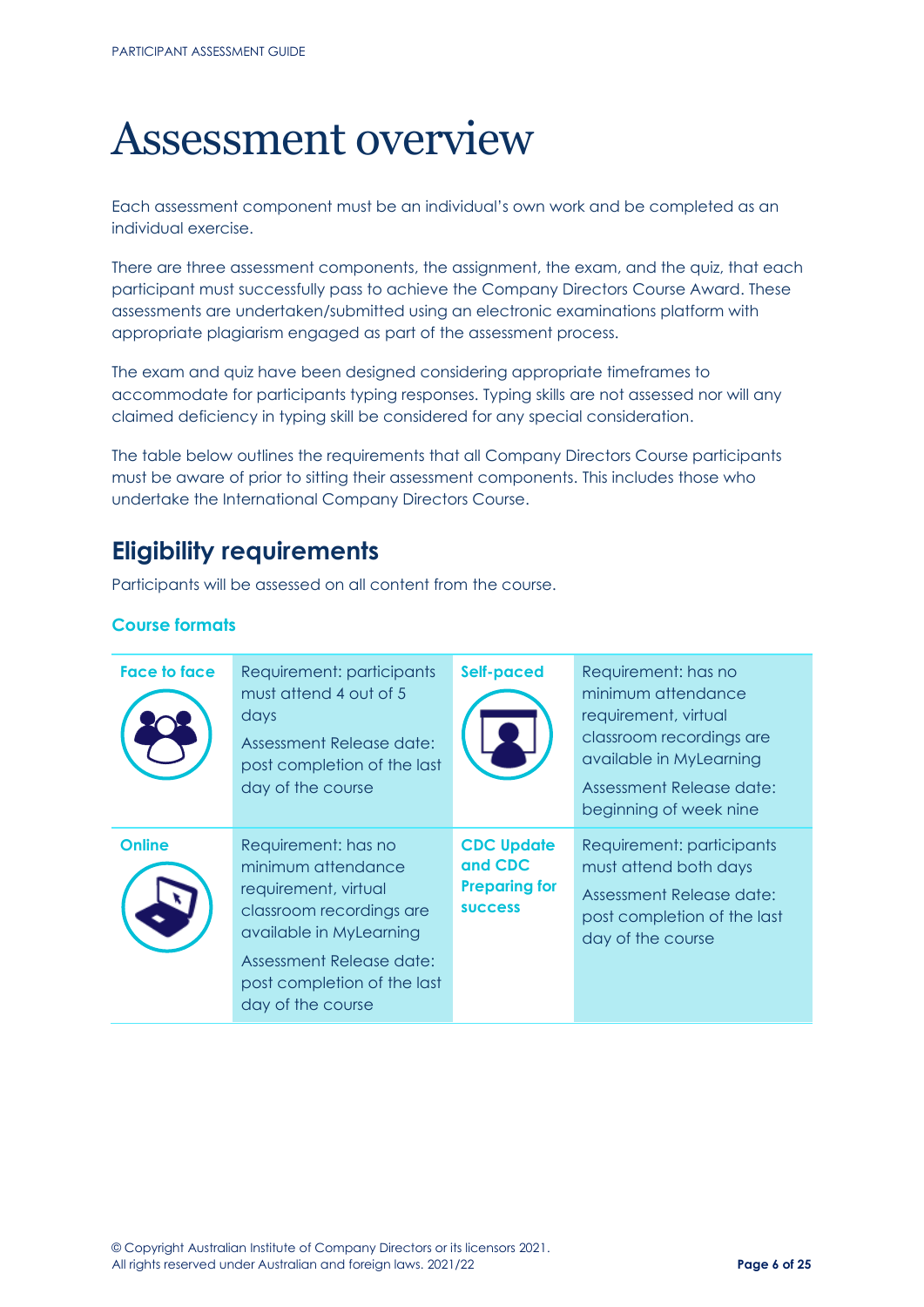## <span id="page-6-0"></span>Assessment components

## <span id="page-6-1"></span>**Assignment**

The assignment provides participants an opportunity to apply their learnings in a safe environment to a selected case study. Participants have the option of selecting either a for profit or not for profit organisation.

The assignment allows assessment of a participant's ability to think like a director. The case studies contain organisational materials as well as company board papers, with participants assuming the role of a non-executive director.

Participants are required to undertake an analysis of the information provided and answer a series of questions in relation thereto. Completion of the assignment helps participants review course materials and enable them to be better prepared to attempt other assessment tasks. Case Studies and questions are included in the course materials and in MyLearning.

Participants must select one of the two provided case studies and complete a multipart report of 3,000 words (+/- 10%)

### **Format**

The assignment should be formatted as below and submitted via MyLearning:

- Portrait layout is preferred, however if presenting part of the assignment in table format you can use landscape.
- File naming convention: <name>\_<case study name.pdf>
- PDF file format only accepted.
- The use of sub-headings, tables and bullet points is acceptable.
- Referencing, bibliography or contents pages are not required.
- Our recommendation is to submit your assignment a minimum of **8 – 9 weeks prior**  to the assessment end date to allow for a resit attempt if required.
- Final due dates can be found in MyLearning.

### **Marking time**

- Marking time is 3 weeks from the date of submission.
- If a pass, your grade will appear under the grades section within MyLearning.
- If a resit is required, you will receive feedback and options on how to resit via email.

## **Key details**

- Read the two case studies thoroughly before selecting the one that you will respond to.
- Underline the key words of the questions to ensure you understand what is being asked of you.
- Think like a director of the case study board.

## **Writing style**

- Avoid using narrative style sentences and paragraphs as it is likely to result in too many words.
- Use of dot points and/or numbering is suggested where possible.
- An executive summary is not required.
- Do not repeat information found in other answers.
- Address each question separately.
- Do not write "see previous answer" as no marks will be given for repetition.

## **Submitting your assignment**

- Login to MyLearning via the AICD website.
- Select the Assessment icon then Assignment.
- Read the information provided.
- Follow the instructions to upload your assignment to the drop box.

**All assignments will be processed for plagiarism via Turnitin®.**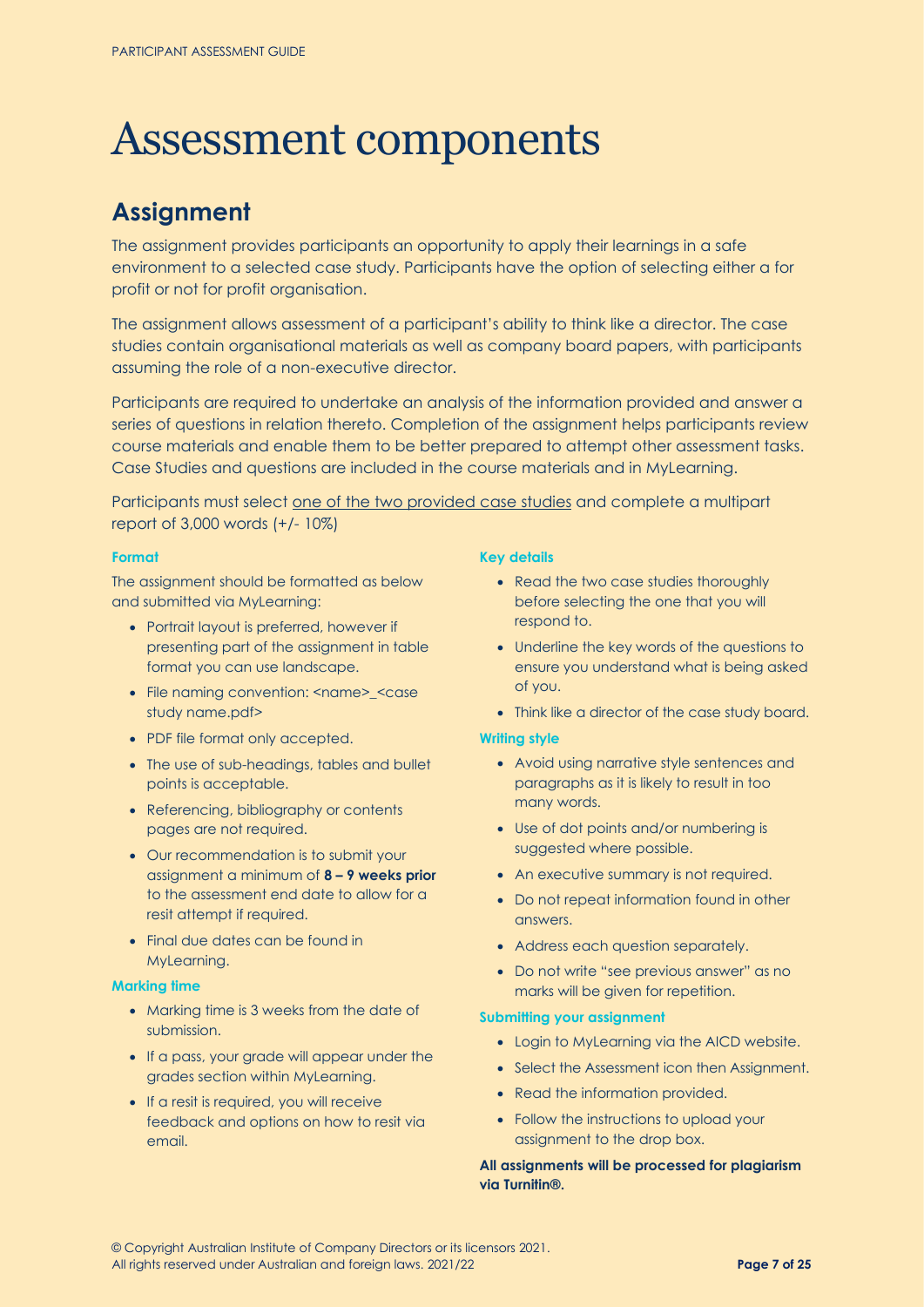## <span id="page-7-0"></span>**Examination**

The examination is a scenario based assessment, aimed at assessing a participant's ability to apply knowledge acquired during the course to given situations. The examination contains four separate scenarios, with participants required to answer given questions, in relation to each scenario. Each scenario is focused on a different aspect of the course materials. All questions are aligned to course learning objectives.

#### **Format**

- The exam time is in 1 hour and 45 minutes including reading time.
- The timer cannot be paused once an attempt has started.
- Questions are randomly drawn from a bank of questions each time.
- This is an open book exam and consists of **four** long answer questions, **one** from each of the following topics
	- o Governance and the Practice of Directorship
	- o The Legal Environment
	- o Risk and Strategy
	- o Finance and Financial **Performance**
- Each of the four questions consist of multiple parts.
- Each part of each question requires a response.
- Participants should consider the associated weighting allocated to each part i.e. parts with a greater weighting require more detail.
- Participants must focus on the depth and quality of their answer by demonstrating the application of their knowledge to the scenario and question under consideration.
- Submission dates
- Our recommendation is to submit your exam a minimum of **7-8 weeks prior** to the assessment end date to allow for a resit attempt if required.
- Final due dates can be found in MyLearning.

#### **Marking time**

- Marking time is 3 weeks from the date of submission.
- If a pass, your grade will appear under the grades section within MyLearning.
- If a resit is required, you will receive feedback and options on how to resit via email.

#### **Key details**

• Four questions in 1 hour and 45 minutes (or 26 minutes per question).

- Four topic areas of equal weighting; however, each question may have different weightings per Part.
- The questions are scenario based, you need to ensure you provide application based responses, directly linking the scenario provided throughout your answer. Do not rehash theory.
- This is an open book exam so you can have your course notes available for reference should you need them.

To save each response ensure you click the question number as your progress through the examination. DO NOT use the back and forward buttons within the web browser, this will cause issues with saving your responses. Only use the functionality within MyLearning.

#### **Writing style**

- Know your role in the question (perspective) and keep the director mindset.
- Plan your response:
	- o Plan—3 minutes
	- o Write—18 minutes
	- o Review—5 minutes
- Task words and weighting of each section of the question helps you to understand the depth of the answer expected.
- Dot points are acceptable.
- Check that you have taken a clear position when the question asks you to (don't sit on the fence).

#### **Exam—resit**

If you are required to resit your exam the questions will be different from your first attempt.

Your first and second attempt exam questions and responses are not returned.

Feedback will be provided for each question and each part.

Whilst the quiz and examination can be accessed via mobile devices (smart phones and tablets) it is strongly recommended that participants use a keyboard and two screens if possible, for completing the long answer examination.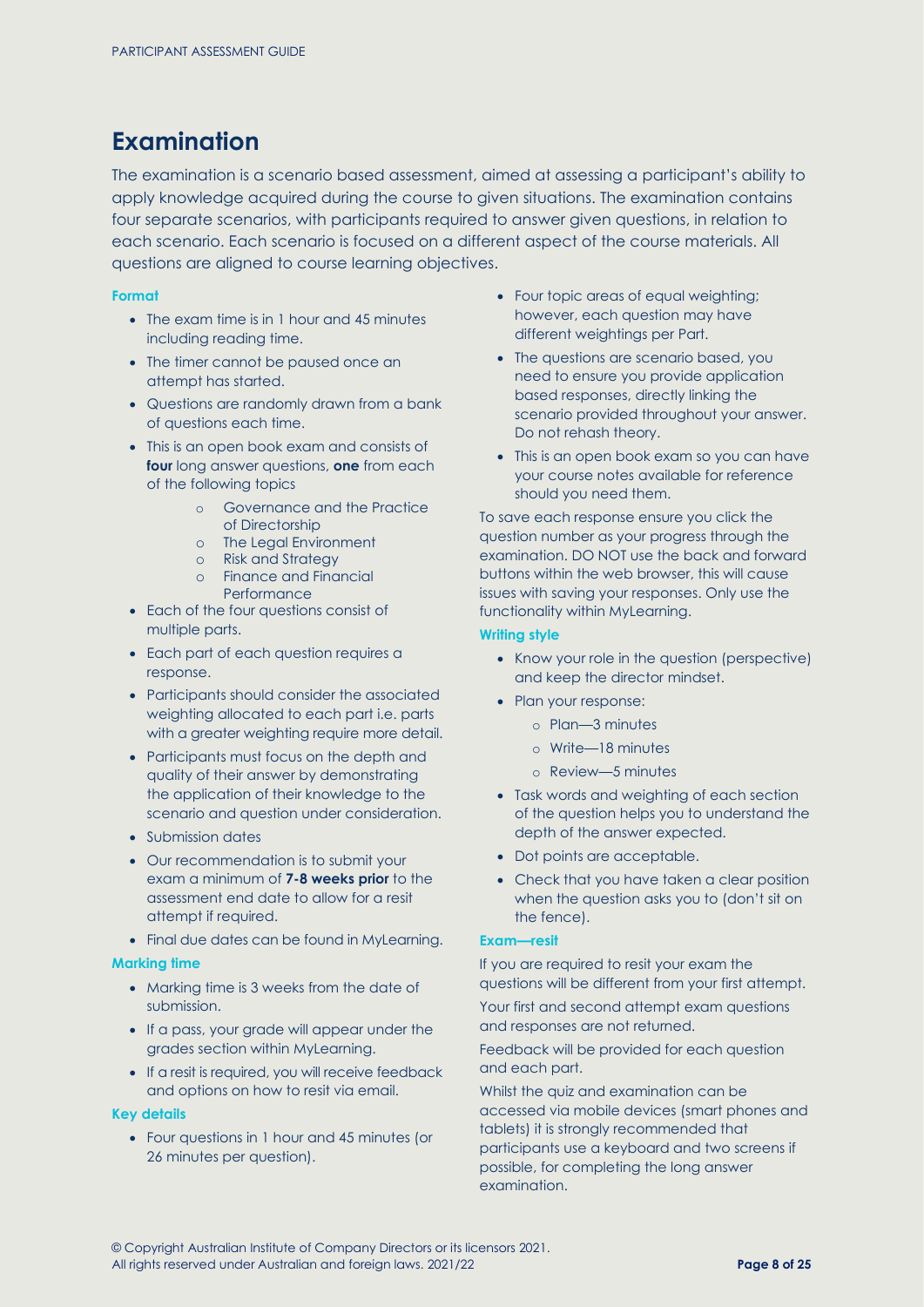## <span id="page-8-0"></span>**Quiz**

The quiz assesses a broad range of participant knowledge from across the course materials. Each question requires participants to apply their course learnings to a short scenario. Participants need to select the best alternative, from a director's perspective. All questions are aligned to course learning objectives.

#### **Format**

- The quiz time is in one hour including reading time.
- This is an open book quiz consisting of 20 multiple choice questions, **five** from each of the following topics:
	- o Governance and the Practice of **Directorship**
	- o The Legal Environment
	- o Risk and Strategy
	- o Finance and Financial Performance
- The timer cannot be paused once an attempt has started.
- Questions are randomly drawn from a bank of questions each time.
- Each question has a scenario and four options. You are expected to select the most appropriate option that best applies to the question.
- Submission dates

 $0.000000$ 

- The quiz should be submitted **6-7 weeks prior** to the assessment end date to allow for a resit attempt if required.
- Final due dates can be found in MyLearning

### **Key details**

- 20 questions in one hour (or three minutes per question).
- You are being asked to select the best or most correct answer.
- Read the question carefully, eliminating the alternatives or "distractors" before selecting your answer.
- Attempt each question (marks are not deducted for incorrect answers).
- This is an open book exam so you can have your course notes available for reference should you need them.

#### **Marking time**

- Feedback time for a resit is 5 business days from the date of submission.
- If a pass, your grade will appear under the grades section within MyLearning.
- If a resit is required, you will receive feedback and options on how to resit via email.

#### **Quiz - resit**

If you are required to resit your quiz the questions will be randomly selected from the same pool of questions.

The quiz questions and your responses will not be returned.

You will receive feedback if a resit is required, the feedback is based on the relevant module Learning Objectives.

© Copyright Australian Institute of Company Directors or its licensors 2021. All rights reserved under Australian and foreign laws. 2021/22 **Page 9 of 25**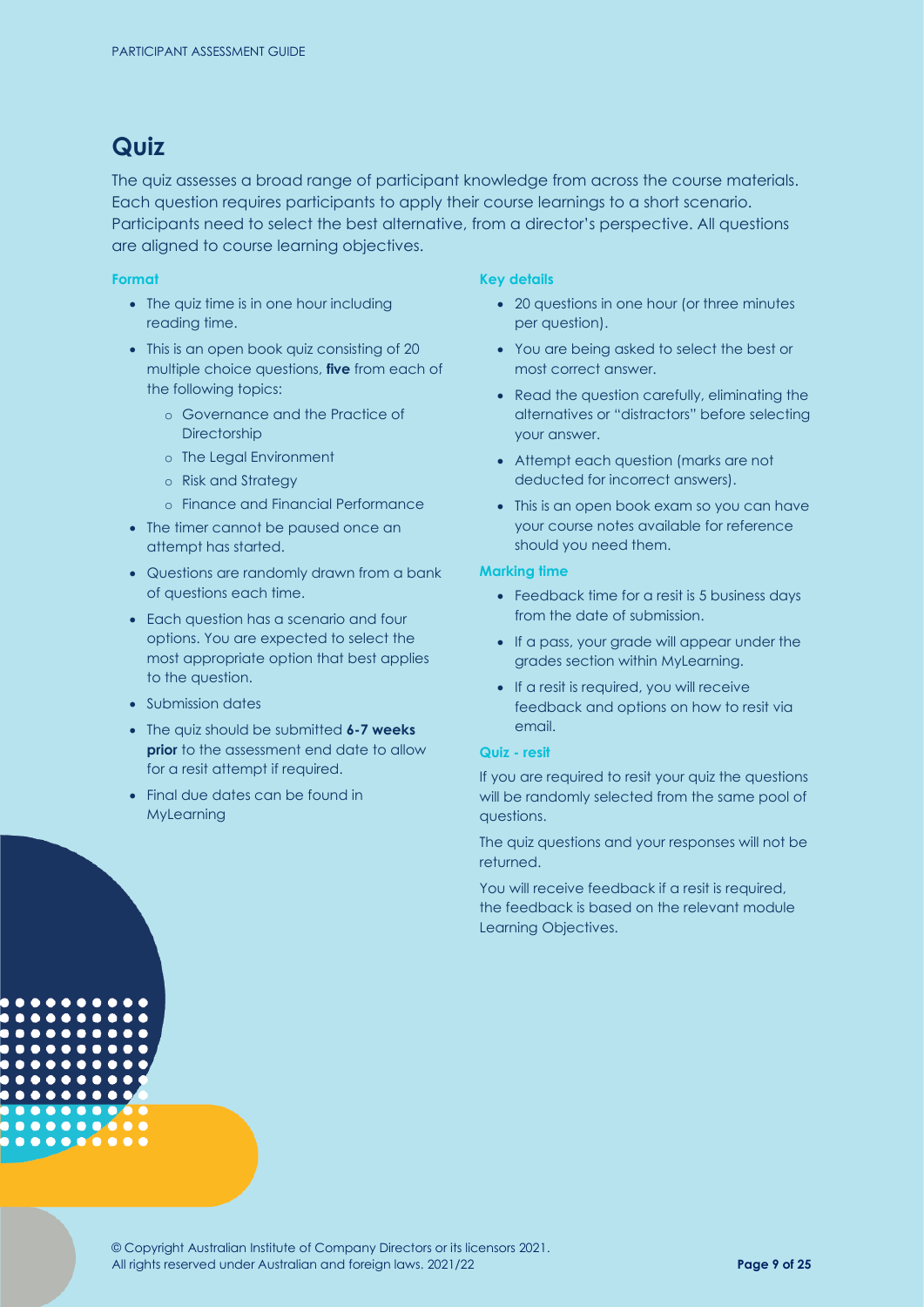## <span id="page-9-0"></span>**Due dates**

All assessment tasks must be completed within **three months** from the course end date. To view the assessment due date, refer to MyLearning for dates and times.

This timeframe includes marking time (three weeks assignment & exam and one-week quiz), and any resits, if required.

For CDC Self-Paced participants, the assessment timeframe has been built-into the six-month course duration. The quiz and exam will become activated within MyLearning at week 9. Prior to week 9 you can commence your assignment and practice the exam and quiz.

## **Resitting assessments components**

There is one resit per each assessment task within the three-month assessment cycle. No fees apply for this resit. The resit must take into consideration the marking time.

## <span id="page-9-1"></span>Results and grades

Grades are available in MyLearning.

The following timeframes apply:

| <b>Assessment Component</b> | <b>Marking time &amp; Grade notification</b> |
|-----------------------------|----------------------------------------------|
| Assignment                  | 3 weeks from submission date                 |
| <b>Exam</b>                 | 3 weeks from submission date                 |
| Quiz                        | Automatic upon completion                    |

If you receive a grade of a resit or are unsuccessful in the quiz, within five business days, you will receive feedback via email along with resit options and instructions.

Quiz feedback is based on the learning objectives from the course notes. The number of learning objectives is not indicative of how many questions have been answered correctly or incorrectly.

The submission is not returned.

Answers are not provided to questions that have been answered incorrectly.

To successfully complete the assessment, a result of 65% or above is required for each assessment task.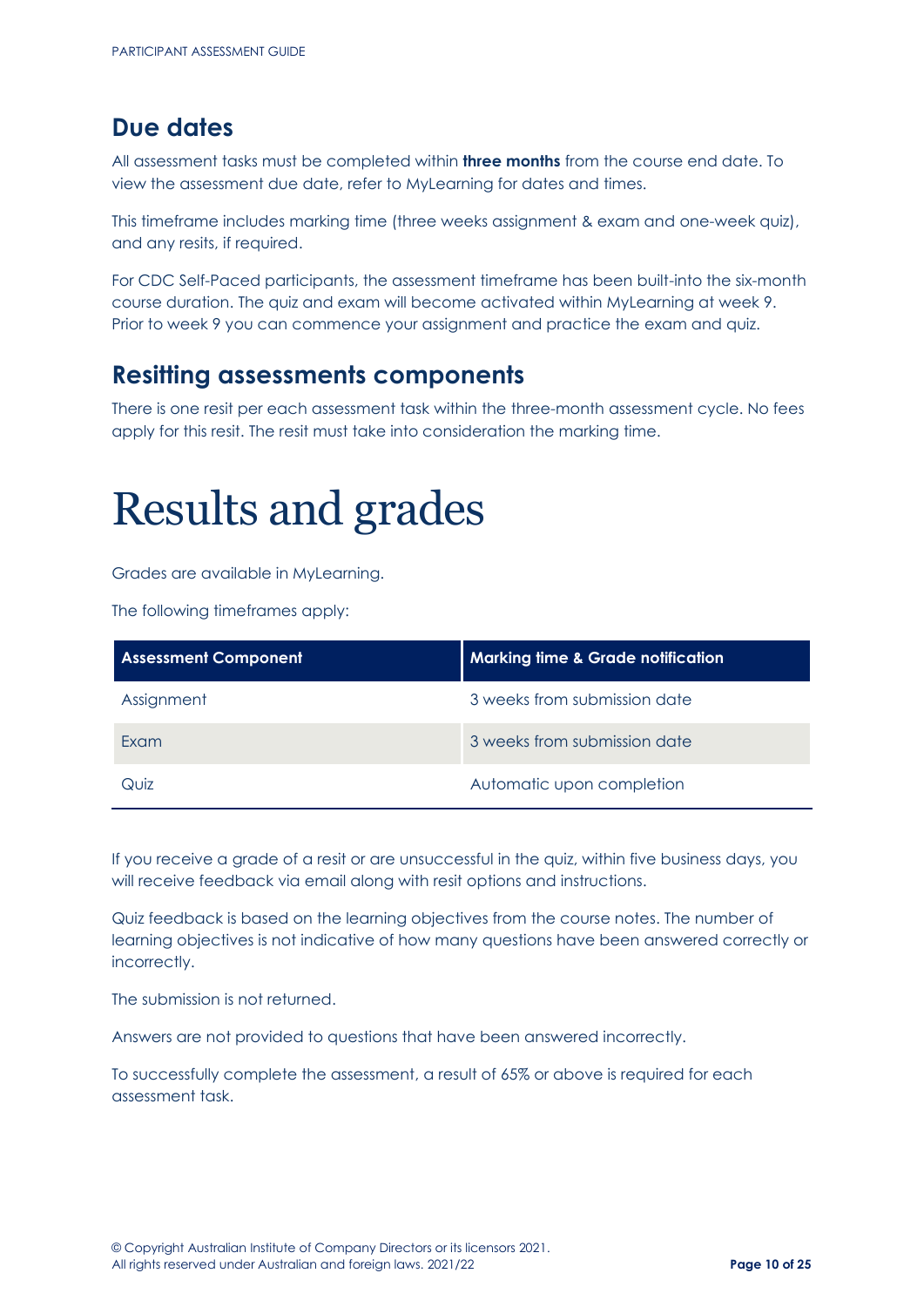Results are reported as a grade only:

- **Pass**: minimum of 65% was achieved.
- **Pass with Order of Merit: a result on or** over 80% on each task on the *first attempt* in the original course*.*
- An Order of Merit cannot be achieved on an assessment product.
- **Resit**: a result of less than 65% was achieved on your first attempt and a resit is required.
- **Not Successful**: a result of less than 65% was achieved on the resit (second) attempt.

Percentage scores of your assessments are not released, only the grade achieved.

Grades are available in MyLearning.

To retain the integrity of the assessment process and due to the rolling nature of the assessment, individual responses are not returned to participants.

Existing grades stand for two years from the end date of the course achieved.

Achieving a pass grade removes the opportunity to submit another attempt or request a remark to improve your grade.

## **Feedback calls**

Participants may request additional feedback via a phone call with a consultant. This offer applies to resit grades only.

Fee: \$230

The consultant will review the participants quiz, exam or assignment submission, to assist participants with technique and the best ways to approach the assessment task. The purpose being, to improve understanding, to enable improved performance moving forward. Review does not mean providing direct access to your submission, nor does it mean going through the correct/incorrect responses.

## **Assessment outcomes and Awards**

On successful completion of the assessment:



Participants will be awarded 10 Director Professional Development (DPD) units.



Receive the Company Directors Course or International Company Directors Course Award.



May be eligible to use the post nominal of GAICD as a graduate of the AICD. (see [AICD Membership classes\)](https://aicd.companydirectors.com.au/membership)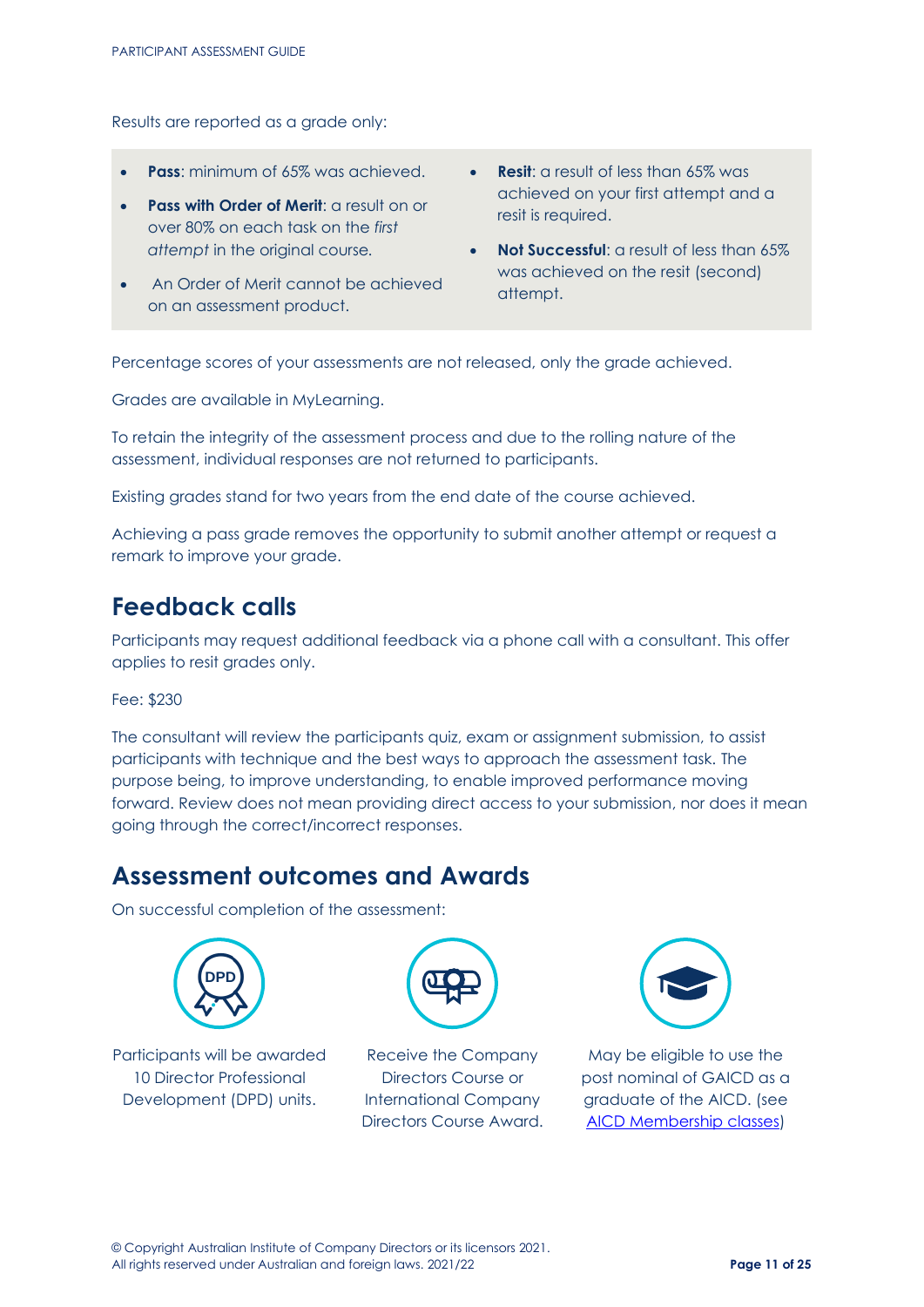## <span id="page-11-0"></span>Pass notification and Award

After successfully passing the three assessment tasks, within two weeks you will receive an official pass email.



Your award will be posted to you within six weeks of receiving your final pass.

Reprints of Company Directors Course Awards will attract a fee of \$80 + GST. Payment is by BPay only.

## <span id="page-11-1"></span>GAICD Membership status



Assessment do not administer membership upgrades. Please contact your Member Partner for further information.

## <span id="page-11-2"></span>Support tools and services

The AICD believes that all participants should have the opportunity to complete the assessment tasks. The following support services are provided by the National Assessment Team:

- Options for participants who need assistance in completing assessment tasks due to a disability or impairment.
- Support for administrative queries such as organising resits.
- Coordination of assessment feedback services to provide detailed feedback on assessment performance and key areas for improvement.
- The National Assessment Team can be contacted between 8.30am and 5:00 pm Monday to Friday, Australian Eastern Standard Time (AEST) via:

Phone: 1300 739 119 Email: [assessment@aicd.com.au](mailto:assessment@aicd.com.au)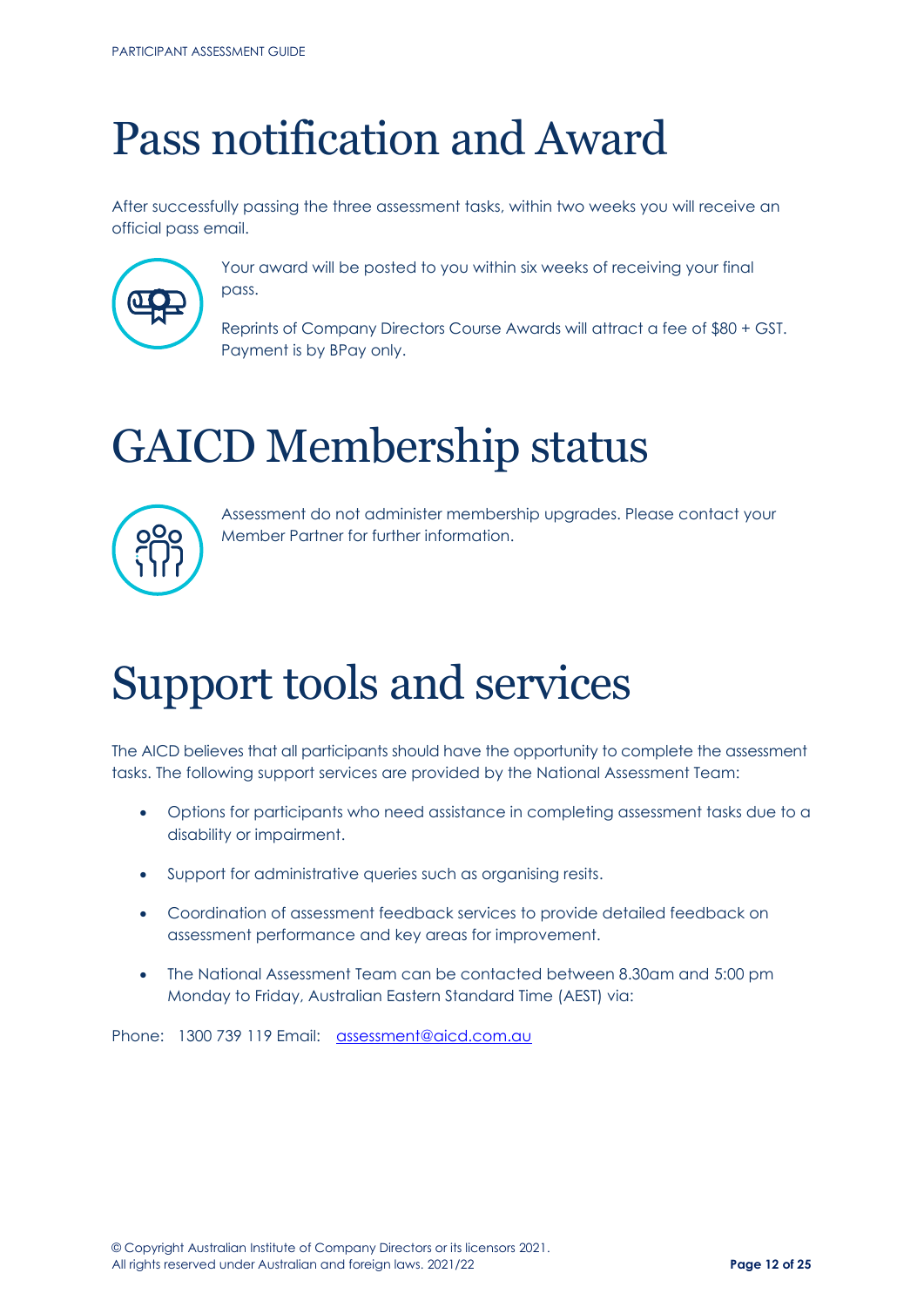## <span id="page-12-0"></span>Additional assessment options

Participants who do not successfully complete all the assessment components within the allocated timeframe and attempts provided with their course still have options available should they wish to complete the assessment later at a time that suits their personal circumstances.

Eligibility requirements still apply. These options have specific timeframes and additional costs attached so we encourage you to consider each option carefully in line with any upcoming work and personal circumstances prior to making a commitment to enrol.

|                 | Purchase an individual or group of assessment products to complete your course.                                                                                                                                                                                                                                                   |                                                                                                                                                                            |  |
|-----------------|-----------------------------------------------------------------------------------------------------------------------------------------------------------------------------------------------------------------------------------------------------------------------------------------------------------------------------------|----------------------------------------------------------------------------------------------------------------------------------------------------------------------------|--|
| Dption 1        | <b>Assessment Product</b>                                                                                                                                                                                                                                                                                                         | <b>Fees</b>                                                                                                                                                                |  |
|                 | Quiz:                                                                                                                                                                                                                                                                                                                             | \$80                                                                                                                                                                       |  |
|                 | <b>Assignment:</b>                                                                                                                                                                                                                                                                                                                | \$230                                                                                                                                                                      |  |
|                 | <b>Examination:</b>                                                                                                                                                                                                                                                                                                               | \$230                                                                                                                                                                      |  |
|                 | When purchasing the Assessment Products, you are attempting the same assessment<br>as your original course and referring to the same set of course notes.                                                                                                                                                                         |                                                                                                                                                                            |  |
|                 | Terms and conditions:                                                                                                                                                                                                                                                                                                             |                                                                                                                                                                            |  |
|                 | The purchase(s) must be completed within 2 years of the original course end date.<br>a.                                                                                                                                                                                                                                           |                                                                                                                                                                            |  |
|                 | All attempts per assessment task purchased must be completed within <i>three</i><br>b.<br>months of the purchase date.                                                                                                                                                                                                            |                                                                                                                                                                            |  |
|                 | Each purchase includes a complimentary resit attempt. The resit attempt must be<br>$C_{\star}$<br>submitted within <i>three months</i> of the date of purchase and marking time must be<br>taken into consideration.                                                                                                              |                                                                                                                                                                            |  |
|                 | d.<br>per task.                                                                                                                                                                                                                                                                                                                   | Participants are limited to a <b>maximum of two purchases</b> per assessment product                                                                                       |  |
|                 | Attend Company Directors Course-Preparing for Success.                                                                                                                                                                                                                                                                            |                                                                                                                                                                            |  |
| Dation          | Within <i>three months to two years</i> from the full course end date you can attend<br>Company Directors Course-Preparing for Success.                                                                                                                                                                                           |                                                                                                                                                                            |  |
|                 | Please refer to the website for course schedule and cost.                                                                                                                                                                                                                                                                         |                                                                                                                                                                            |  |
|                 | This course does not recommence the two-year eligibility period. When attending<br>Preparing for Success you will be using the set of course notes and assignment case<br>studies applicable to that course. This may be different to the case studies provided to<br>you in your initial course, depending on when you attended. |                                                                                                                                                                            |  |
|                 | Enrol in Company Directors Course Update                                                                                                                                                                                                                                                                                          |                                                                                                                                                                            |  |
| <b>Option 3</b> | More than two years from the full course end date you can enrol in the Company<br>Directors Course Update. Each of the three tasks (Quiz, Exam and Assignment) must be<br>submitted (any historical pass grades do not apply).                                                                                                    |                                                                                                                                                                            |  |
|                 | plan the completion of the assessment tasks effectively.                                                                                                                                                                                                                                                                          | Assessment Products can not be purchased after the Company Directors Course<br>Update. This is a final opportunity to attempt the assessment, therefore it is important to |  |
|                 | Please refer to the website for course schedule and cost.                                                                                                                                                                                                                                                                         |                                                                                                                                                                            |  |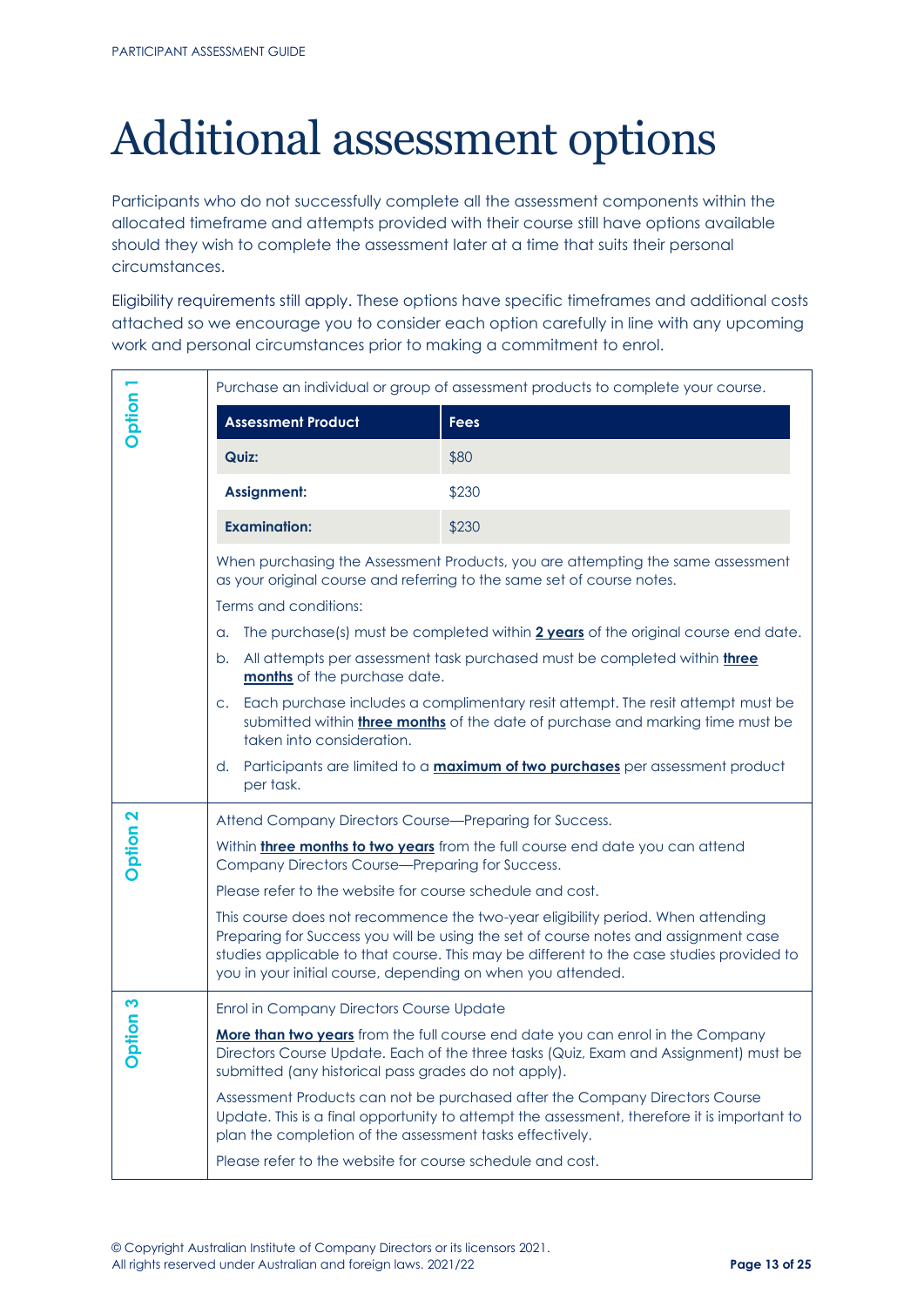## <span id="page-13-0"></span>Special Consideration Policy

## **Purpose and scope**

This policy outlines the circumstances and eligibility criteria under which the Australian Institute of Company Directors (AICD) may determine an application for Special Consideration from a course participant undertaking formal assessment.

The intention of Special Consideration is to provide academic equality for participants whose performance in an assessment task may be adversely affected by illness, disability, misadventure or other extenuating circumstances beyond the control of the participant.

Special Consideration is not applied automatically and will only be determined based on the merits of the individual case and in accordance with this policy.

A successful application will not result in any adjustment of assessment results.

## **Grounds**

An application for Special Consideration of circumstances must meet one of the following criteria to be considered:

## **Medical**

- Acute illness or injury requiring hospitalisation or treatment from a medical practitioner. This includes pregnancy related complications and mental health
- Serious physical injury resulting in temporary or permanent disability

## **Compassionate**

- Death of an immediate family member or partner
- Serious illness directly effecting an immediate family member, partner or close relative where the participant is the primary care giver
- A natural disaster or communicable disease
- Substantive, unexpected event such as a car accident

## **Disability**

Permanent disability or chronic impairment of a physical, mental, sensory, or neurological nature (Prompt notification at the beginning of the course is important to ensure that the AICD can provide any required accommodations to facilitate a participant completing the assessment within the due dates.

## **Mandatory Commitment**

• Jury Duty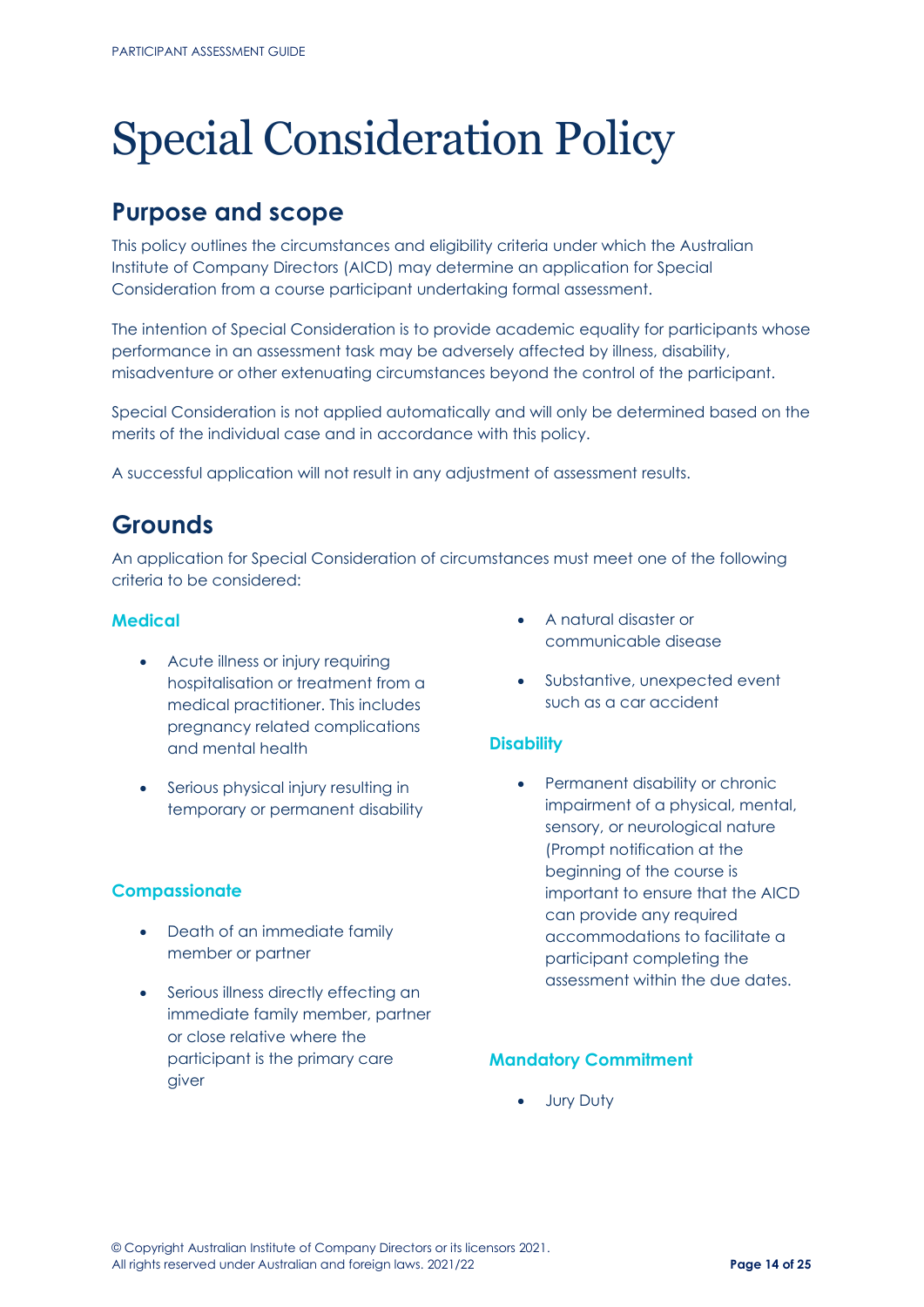## **Application procedure**

All applications must have an accompanying letter of application to the Assessment Team, clearly outlining the assessment(s) the participant would like considered and the grounds on which the application is made.

All supporting documentation must be submitted at the time of application and demonstrate that substantial disruption has been caused to a participant effective study period.

The signatory must not have a conflict of interest with the participant. E.g. Be a family member, friend etc

Completed applications must be received **prior** to the due dates to [assessment@aicd.com.au](mailto:assessment@aicd.com.au)

## **Required documentation**

| Category                    | <b>ITEM1</b>                                                                                                                                                                                                                                       |
|-----------------------------|----------------------------------------------------------------------------------------------------------------------------------------------------------------------------------------------------------------------------------------------------|
| <b>Medical</b>              | Medical Certificate from the treating physician, clearly stating<br>the date(s) that the participant sought treatment and<br>confirmation of the length, severity, and nature of the Illness<br>and the impact on the study period and assessment. |
| Compassionate               | Death notice or Certificate or<br>Statutory declaration stating the relationship to the participant<br><b>or</b><br>Medical Certificate from the related parties treating Physician                                                                |
| <b>Disability</b>           | Medical Certificate from the treating physician, clearly stating:<br>the disability or chronic medical problem,<br>limitations to the participant study,<br>clear provisions of specific accommodations and/or<br>assistance required.             |
| <b>Mandatory Commitment</b> | Notice of Jury selection or<br>Statutory declaration stating the Jury term                                                                                                                                                                         |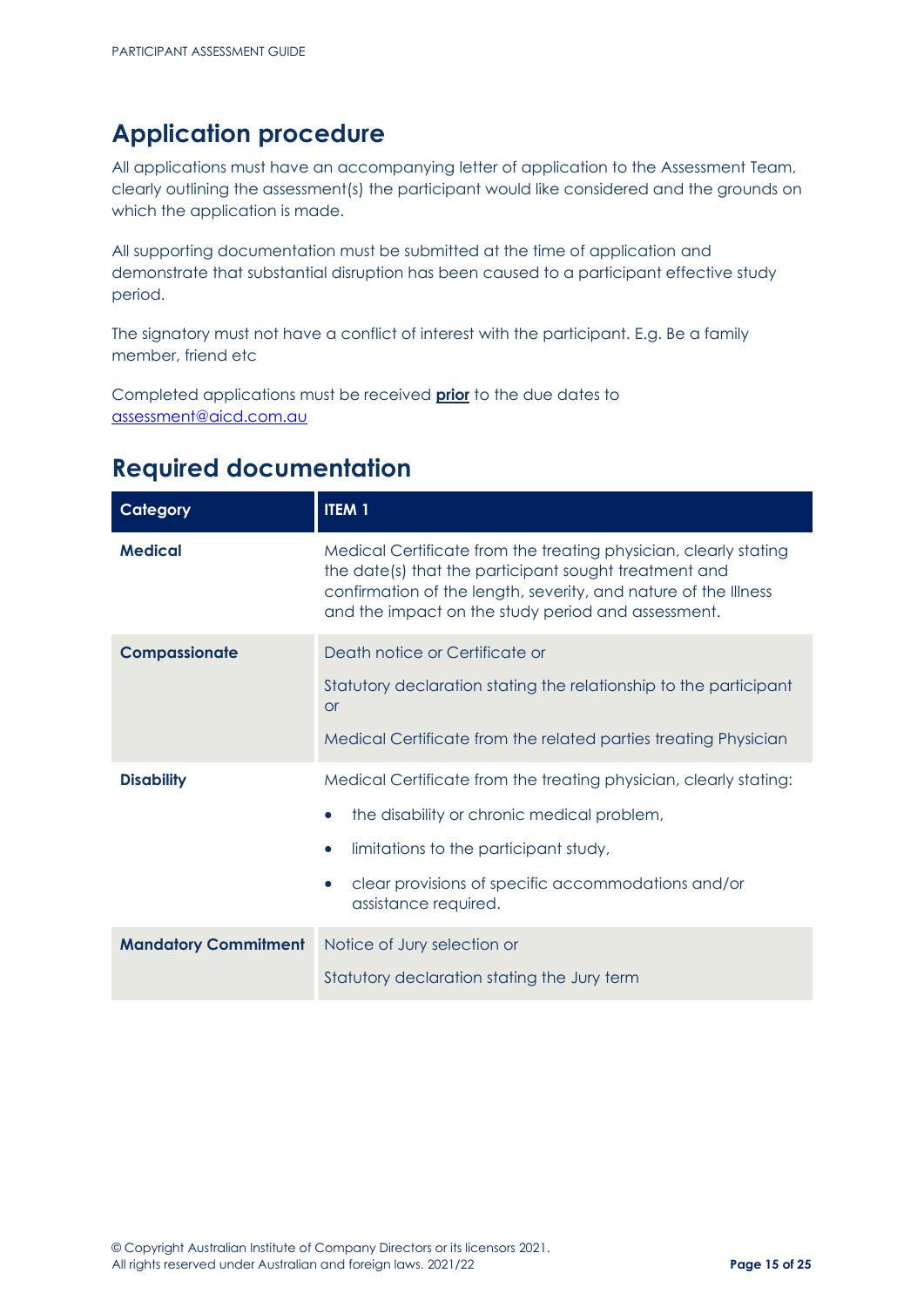## **Circumstances that do not constitute grounds for Special Consideration**

The following circumstances do not consider grounds for Special Consideration:

- Unexpected or additional work commitments
- Travel plans associated with work commitments
- Minor illness
- English as a second language
- Typing skills (unless medical indicated with supporting documentation)
- Stress or anxiety related to assessment preparation
- Attempting an assessment without adequate preparation
- Personal reasons or commitments such as holiday travel
- Ignorance of published timelines

## **Outcomes**

Applicant will be provided with a written outcome within two weeks of the application.

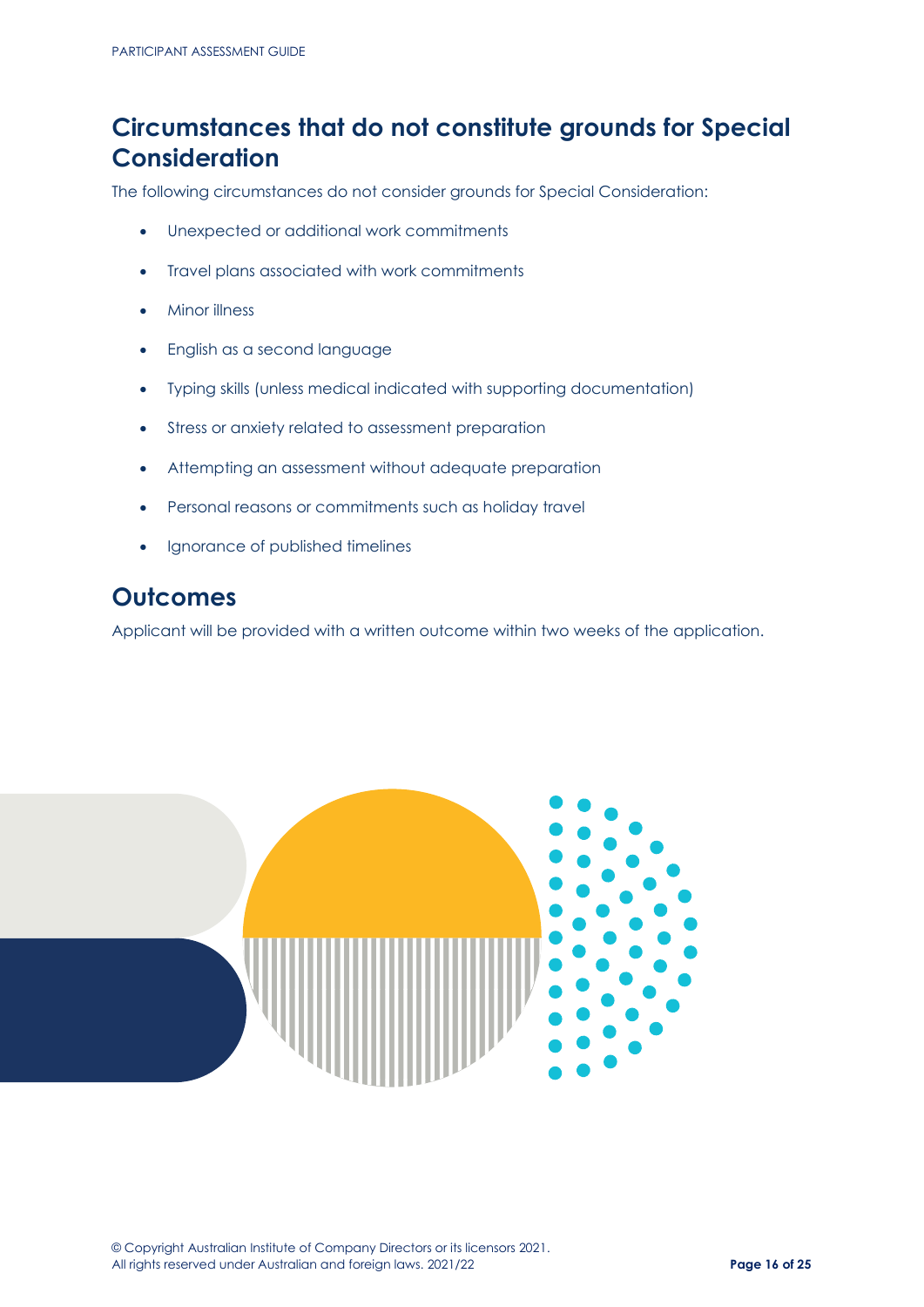## <span id="page-16-0"></span>Code of Conduct

This policy outlines the rights and responsibilities of all participants within programs offered by the Australian Institute of Company Directors (AICD) whilst enrolled as a course participant.

All course participants are expected to have read and understood this policy.

This policy applies to:

- All AICD course participants, whether they intend to complete the available assessment tasks and apply for membership or not.
- All activities within AICD courses, regardless of how those activities are delivered to participants.
- This policy should be read in conjunction with the AICD Participant Code of Conduct.

## **AICD expectations of participant conduct**

AICD's reputation is dependent upon the conduct of its members and participants within the programs it offers. AICD expects that participants within its programs will at all times conduct themselves in a manner than is consistent with the core values of AICD and its members.

This involves treating all other participants and AICD representatives with respect and understanding at all times.

## **Communication**

AICD will communicate with course participants using contact details (primarily, email and telephone), provided by participants. Should a participant's contact details change, the participant is responsible for notifying AICD of the change. Should a participant fail to notify AICD of any change in details, then the participant is responsible for the consequences due to this failure.

Participants are required to regularly check emails sent by AICD to the email address as per their contact details.

## **Academic honesty and integrity**

Participants are expected to:

- Conduct themselves honestly and in compliance with AICD's rules, regulations and policy.
- Not engage in academic misconduct, including plagiarism, the falsification of materials, or cheating.
- Actively participate in the learning process, taking into consideration the needs and expectations of your fellow participants.
- Be aware of assessment deadlines. and implications of not meeting those deadlines.
- Behave ethically, avoiding actions or behaviours that would unfairly impact either themselves or another participant.
- Ensure the proper use of copyright material, including AICD material.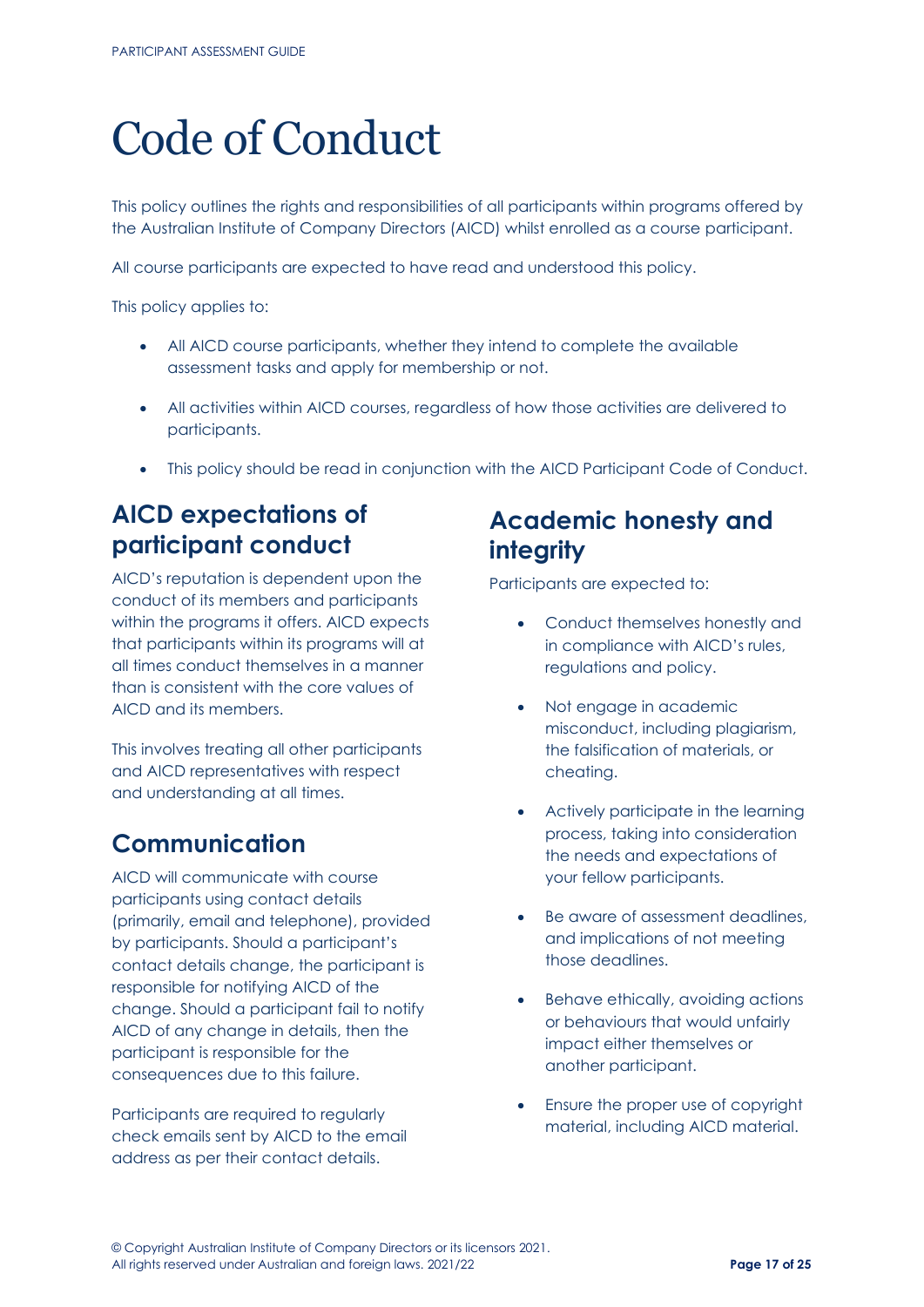- Ensure course activities are conducted safely and do not place others at risk of harm.
- Be familiar with resources available to assist in their professional development, including resources to help avoid plagiarism.
- Be familiar with the misconduct procedures and the potential penalties should a participant be found guilty of misconduct.
- Breaching of any rules and regulations, associated with courses offered by AICD,
- Conduct that is in any way detrimental to AICD,
- Abuse of other participants or AICD representatives, either verbal, written or electronic.
- Any action that may cause an individual to be concerned for their personal safety,

## **Plagiarism**

Plagiarism occurs when a person or persons represent their work/ idea as being original, when it is in fact the work/idea of another person or persons, without appropriately recognising/acknowledging the source of that work/ idea.

Collusion is the representation by a person or persons that a piece of work/idea is their own, when in fact it is the result (either in whole or in part) of unauthorised collaboration with another person or persons. In this circumstance both the participant(s) presenting the work and the person or persons involved in the unauthorised collaboration will be considered as contributors in academic misconduct.

Where a person or persons is found to have committed plagiarism, they will also be found to have committed academic misconduct.

## **Turnitin®**

AICD requires all participants to lodge written assessment tasks using Turnitin®. Turnitin® is used by AICD to help ensure that work submitted by participants is their own work.

Where Turnitin® indicates that work submitted by a participant (excluding references) may be sourced from other works, AICD representatives will review the participant's work in detail to determine if plagiarism has occurred.

Participants may be contacted to explain matters highlighted by Turnitin®.

## **Penalties**

Where a participant is found to have committed academic misconduct (including plagiarism), AICD may impose a range of penalties, including, but not limited to:

- Warnings for breach
- Removal of participant(s) from the enrolled course (at the participant's cost)
- Withholding of certificates or awards
- **Exclusion from future courses**
- Exclusion from membership

In determining the level of penalty, AICD will take into account the seriousness of the breach and any previous breaches by the participant.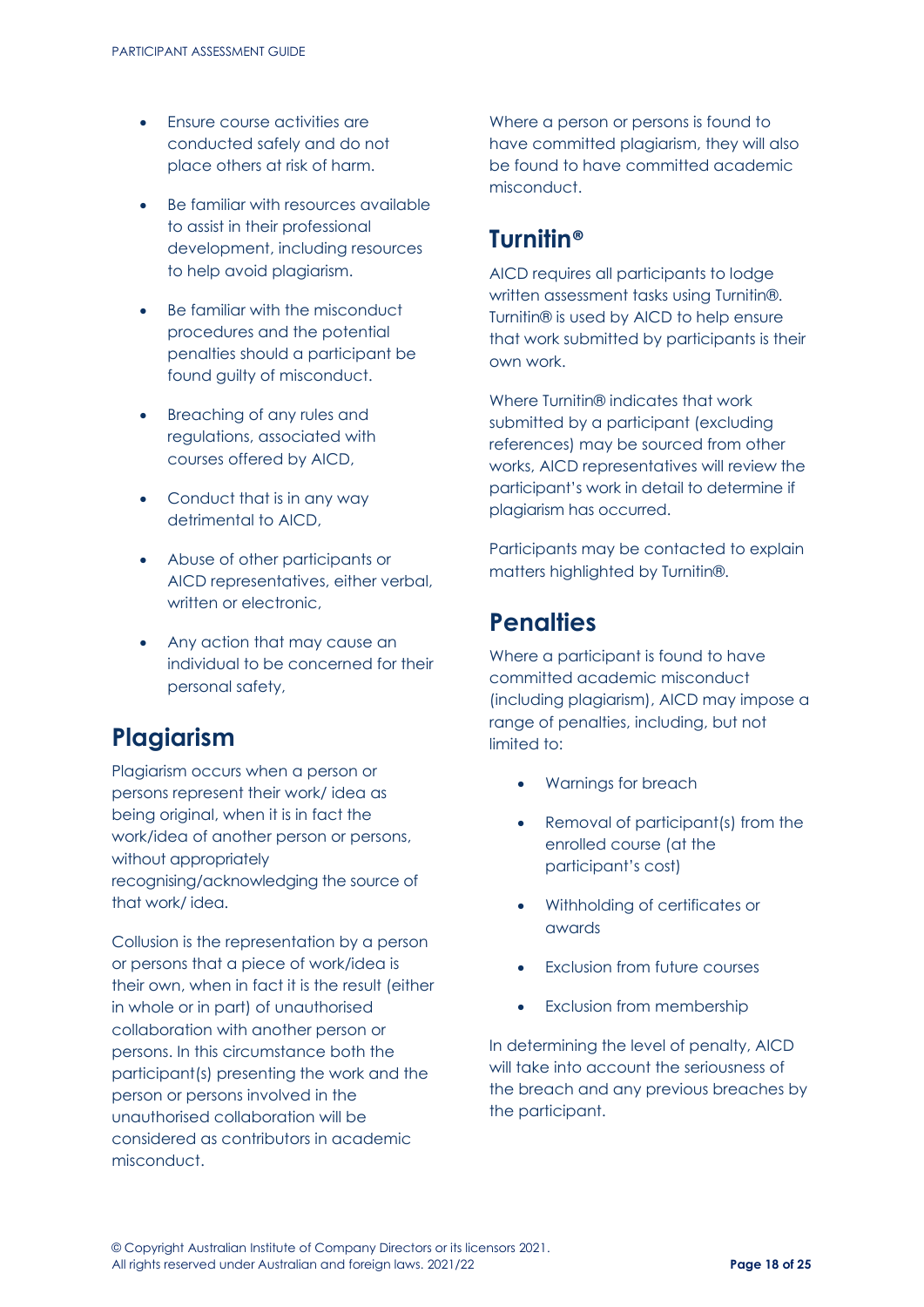## **Application of this code**

This Code of Conduct outlines the expectations of all participants within programs offered by the Australian Institute of Company Directors (AICD) regarding their conduct whilst enrolled as a course participant.

All course participants are expected to have read and abide by this code of conduct.

This code applies to:

- All AICD course participants, whether they intend to complete the available assessment tasks and apply for membership or not.
- All activities within AICD courses. regardless of how those activities are delivered to participants.
- In circumstances not covered by this Code, the principles of the Code will be applied.

## **Participant obligations**

Participants have an obligation to have read and understood all course rules, regulations and policies affecting them.

Participants must ensure that their contact details held by AICD are up to date, and to advise AICD of any changes. Participants will regularly check emails sent by AICD to the email address as per their contact details.

## **Personal conduct**

All participants must:

- 1. Treat all representatives (employees, contractors, consultants etc) of AICD and other participants with respect, dignity, courtesy, and sensitivity.
- 2. Always maintain a cooperative and collaborative approach.
- 3. Act with honesty and integrity.
- 4. Respect the privacy of all AICD representatives and other participants.
- 5. Not act in a way that unnecessarily or unreasonably impedes other participants.
- 6. Not become involved in or encourage discrimination against or harassment or bullying of AICD representatives or other participants.

## **Penalties for breach of this code**

Where a participant is suspected to have breached this code of conduct, AICD will investigate the matter.

If the suspected breach is found to be proven, then AICD reserves the right to apply appropriate penalties, including: warnings of breaches, removal of participants from the enrolled course (at the participant's cost), with holding of certificates and awards and exclusion from membership.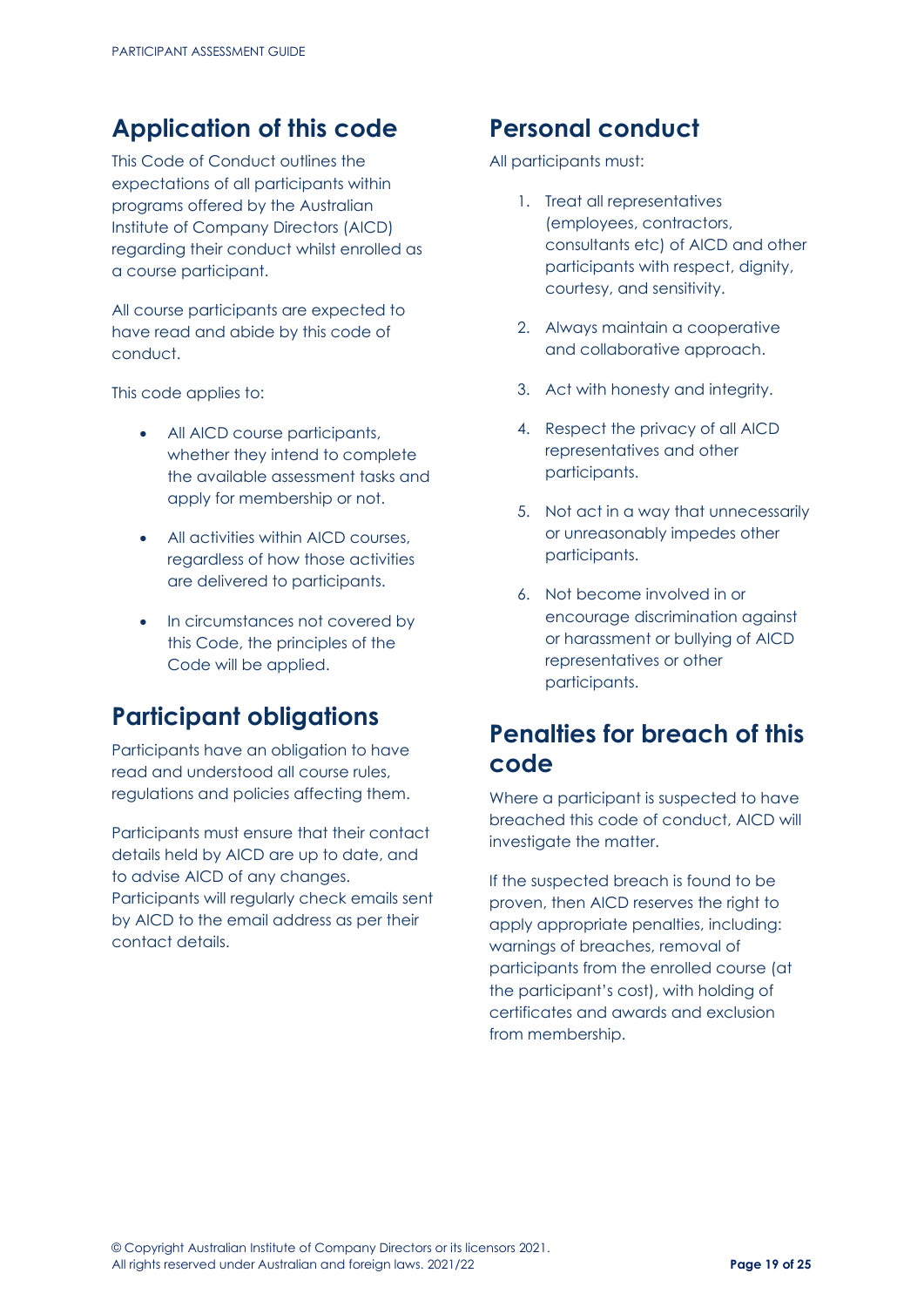## **Participant assistance**

Where a participant requires assistance in relation to their participation within any course offered by AICD, they should lodge their request for assistance in writing with [assessment@AICD.com.au](http://oursite/EDU/delivery/Assessment/assessment%40AICD.com.au) at the earliest possible date.

Assistance may be relevant to workshop attendance, access to resources or undertaking assessment tasks. In order to allow AICD to appropriately assess a participant's requirements, participants should provide all relevant details in their request, including independent medical or other professional evidence.

## **Grievances**

Where a participant believes that they have been treated unfairly and as a result their academic progression/ achievement is below what would have occurred if they had not been treated in such a way, they may lodge a written grievance with the General Manager, Education.

The General Manager, Education will investigate the participant's grievance and advise the participant of their findings and the determination in relation to their grievance.

Participants are required to lodge any grievance within a reasonable time frame, in order to allow a full and proper investigation of their grievance. In a majority of circumstances, the participant will receive some advice in relation to their grievance within four weeks.

## **Appeals**

If a participant wishes to appeal the grade achieved in an assessment task, they should contact [assessment@AICD.com.au.](http://oursite/EDU/delivery/Assessment/assessment%40AICD.com.au)

Contact should be made in writing within 10 working days of the formal notification of the grade. The participant's notification should include all details relevant to their appeal.

Upon investigation of the participant's appeal[, assessment@AICD.com.au w](http://oursite/EDU/delivery/Assessment/assessment%40AICD.com.au)ill advise the participant of the result of their appeal within four weeks.

## **Review of results**

AICD has a robust process for assessing participant's performance in assessment tasks. This process includes a moderation of all written assessment components to ensure a consistent standard is applied to all participants.

## **Privacy**

AICD is committed to the protection of the privacy of its participants, including compliance with relevant privacy legislation.

Participant's details (including assessment results) will only be discussed (either verbally or in writing) directly with the participant, unless the participant has provided authorisation for AICD to release details to another individual. Such authorisation needs to be writing and include the signature of the participant.

[https://aicd.companydirectors.com.au/gl](https://aicd.companydirectors.com.au/global/privacy) [obal/privacy](https://aicd.companydirectors.com.au/global/privacy)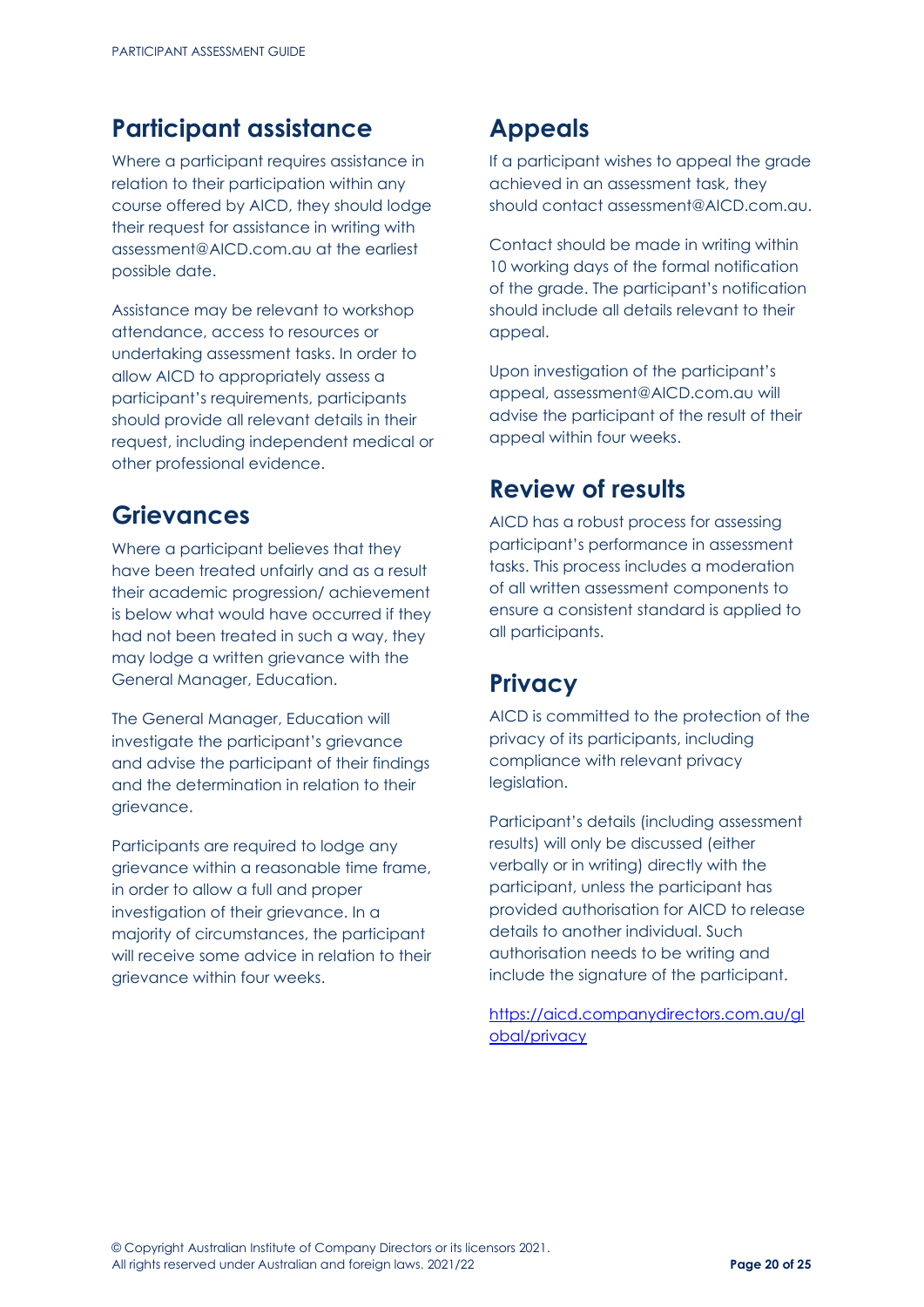## **Chatham House Rules**

To ensure frank discussion and confidentiality of individuals during programs, participants are required to adhere to the Chatham House Rule.

'When a meeting, or part thereof, is held under the Chatham House Rule, participants are free to use the information received, but neither the identity nor the affiliation of the speaker(s), nor that of any other participant, may be revealed. [https://www.chathamhouse.org/about](https://www.chathamhouse.org/about-us/chatham-house-rule)[us/chatham-house-rule](https://www.chathamhouse.org/about-us/chatham-house-rule)

## **Resources**

Resources include course material, workshops, online environments, and other items that participants are granted access to via their enrolment as a participant in an AICD course.

Participants are expected to:

- 1. Use and care for all AICD resources, in a lawful and ethical manner, mindful of the need for resources to be shared between participants.
- 2. Ensure their actions or inactions do not harm, or bring into disrepute, AICD's reputation or good standing.
- 3. Not participate in any AICD course activity, while under the influence of alcohol or any prohibited drugs.
- 4. Not use, possess or supply any prohibited drug, substance or weapon at an AICD event.
- 5. Not misuse facilities in a manner which is unlawful, or which could be detrimental to the rights and properties of others.
- 6. Not use AICD's name, reputation or logo for private gain or the gain of a third party, or private business or commercial purposes, without prior permission.
- 7. Not use AICD course material and resources for private gain or the gain of a third party, or private business or commercial purposes, without prior permission.

## **Online Delivery**

Participants should NOT:

- 1. Post messages containing defamatory or other inappropriate material.
- 2. Collude on assessable individual work, including exams and assignments.
- 3. Upload files or post messages that contain material protected by copyright, intellectual property or privacy laws.
- 4. Share login details with another person or ask other participants or AICD representatives to provide their login details.
- 5. Reveal personal information about another person without prior written permission.
- 6. Discriminate against or harass other participants.
- 7. Conduct themselves in a manner which may have a detrimental impact on other.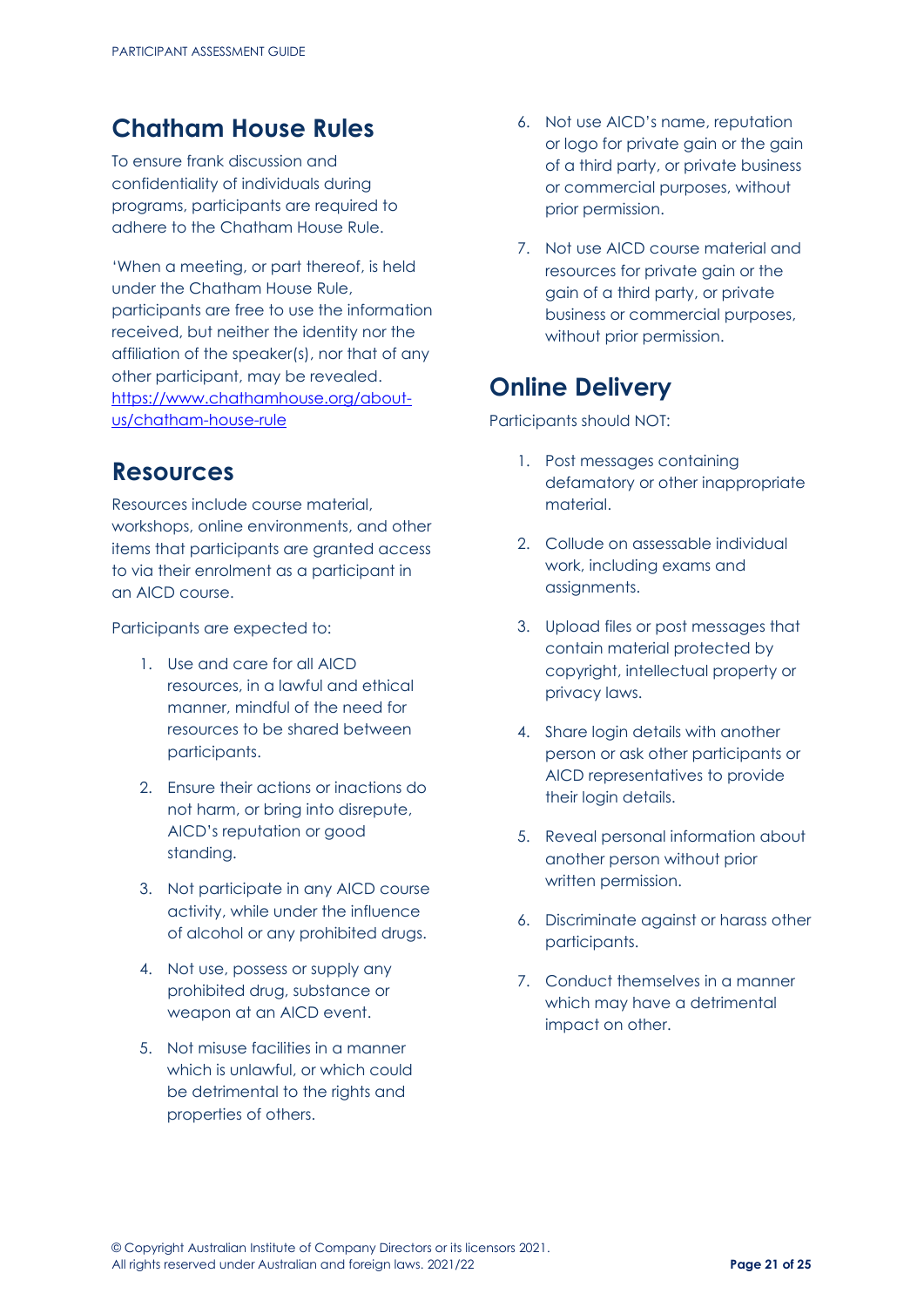## <span id="page-21-0"></span>Frequently asked questions

#### **Q: When can I submit my assessment?**

A: The assessment opens within 48 hours after the final day of your course. NO assessment submission will be accepted prior to this.

#### **Q: Do I get my actual marks back for the quiz, exam and/or assignment?**

A: No. Raw marks and/or the percentage are not provided. Results are shown as grades only.

### **Q: How will I know if I need to resit an assessment task?**

A: An email will be sent advising you of the outcome within the advised marking timeframe. In addition to this, the grade section of MyLearning will also have a record of the grade outcome.

#### **Q: Is my assessment task returned to me?**

A: No. To retain the integrity of the assessment process, individual responses are not returned to participants.

#### **Q: What resources am I allowed to access during the assessment tasks?**

A: All tasks are open book. Participants can use all course materials.

### **Q: Can I have an extension?**

A: Extensions are granted only for extenuating circumstances and must be supported by relevant documentation. Work-related and travel reasons are not considered an acceptable reason for granting an extension. Serious illness or misadventure, or extreme and unpredictable circumstances may constitute grounds for an extension. Please refer to the Special Consideration Policy within this guide.

#### **Q: If unsuccessful in the Quiz, what type of feedback do you get?**

otes. The number of<br>Inswered correctly or<br>Pred incorrectly.<br>This correctly.<br>The Team of Prage 22 of 25 A: Quiz feedback is based on the learning objectives from the course notes. The number of learning objectives is not indicative of how many questions have been answered correctly or incorrectly. Answers are not provided to questions that have been answered incorrectly.

### **Q: If unsuccessful in the Exam, what type of feedback do you get?**

A: Exam feedback is based on the feedback from the assessors and rubric.

### **Q: What happens if the page freezes during the quiz or exam?**

A: Refresh the browser. If the issue persists, please contact the Assessment Team at [assessment@aicd.com.au](mailto:assessment@aicd.com.au)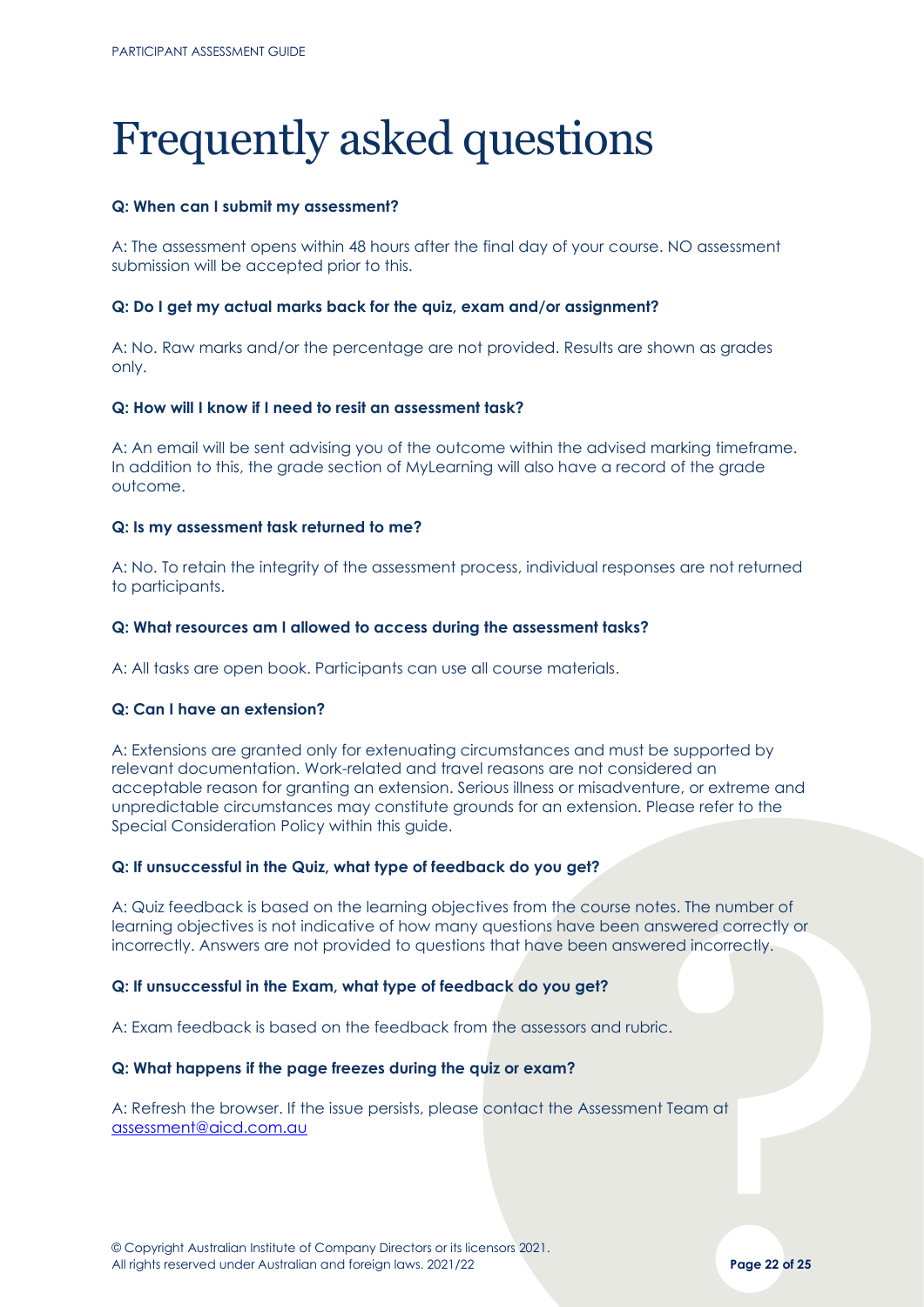### **Q: Are the eLearning courses The Director Mindset and Interpreting Financial Statements part of my assessment?**

A: No, though they are a valuable resource that should be completed prior to attending the course and as revision for your assessment. No limit applies to how many times you review these courses whilst enrolled in the CDC.

#### **Q: I have passed all assessment components, what are the next steps?**

A: Your Award will be posted to you the month following your pass.

For membership Upgrades please contact your member partner. Eligible upgrades can take up-to two weeks to process.

### **Q: Do I need to stay within the word count for each of the parts of the assignment?**

A: The word count for Parts 1, 2 and 3 are guidelines only. You only need to ensure the overall assignment word count is 3000 +/- 10%. All tables, headers, footers are included in the total.

### **Q: Do I need to reference throughout my assignment and exam?**

A: Referencing, bibliography or contents pages are not required. Responses should be application based, directly related to the case study and exam scenarios provided.

### **Q: Is an Executive Summary needed for the assignment?**

No, it will only unnecessarily increase the word count.

#### **Q: Can you explain the 3 week marking period for the exam and assignment?**

A: Within your initial course you are provided with a 3 month assessment cycle. This 3 month cycle must include marking time (3 weeks exam and assignment, 1 week quiz) and resit submissions, if required. To allow time for a resit of the exam and assignment all submission should be submitted by week 4 and 6, respectively.

#### **Q: What topics are covered in the quiz and exam?**

A: Both the quiz and exam format consist of questions from Governance, The Legal Environment, Risk & Strategy and Finance.

#### **Q: If you need to resit the exam and/or quiz do you only need to resit the section you failed?**

A: The exam and quiz need to be submitted and passed as a complete submission. If a resit is required, you need to resit all questions.

#### **Q: If you need to resit the assignment do you only need to resit the section you failed?**

First<br>Submission. If a resit is<br>the provided and<br>ill be provided and<br>ay include the<br>rage 23 of 25<br>Page 23 of 25 A: If a resit for the assignment is required, feedback from your assessor will be provided and outline how much of your assignment will need to be resubmitted. This may include the whole or part of the assignment.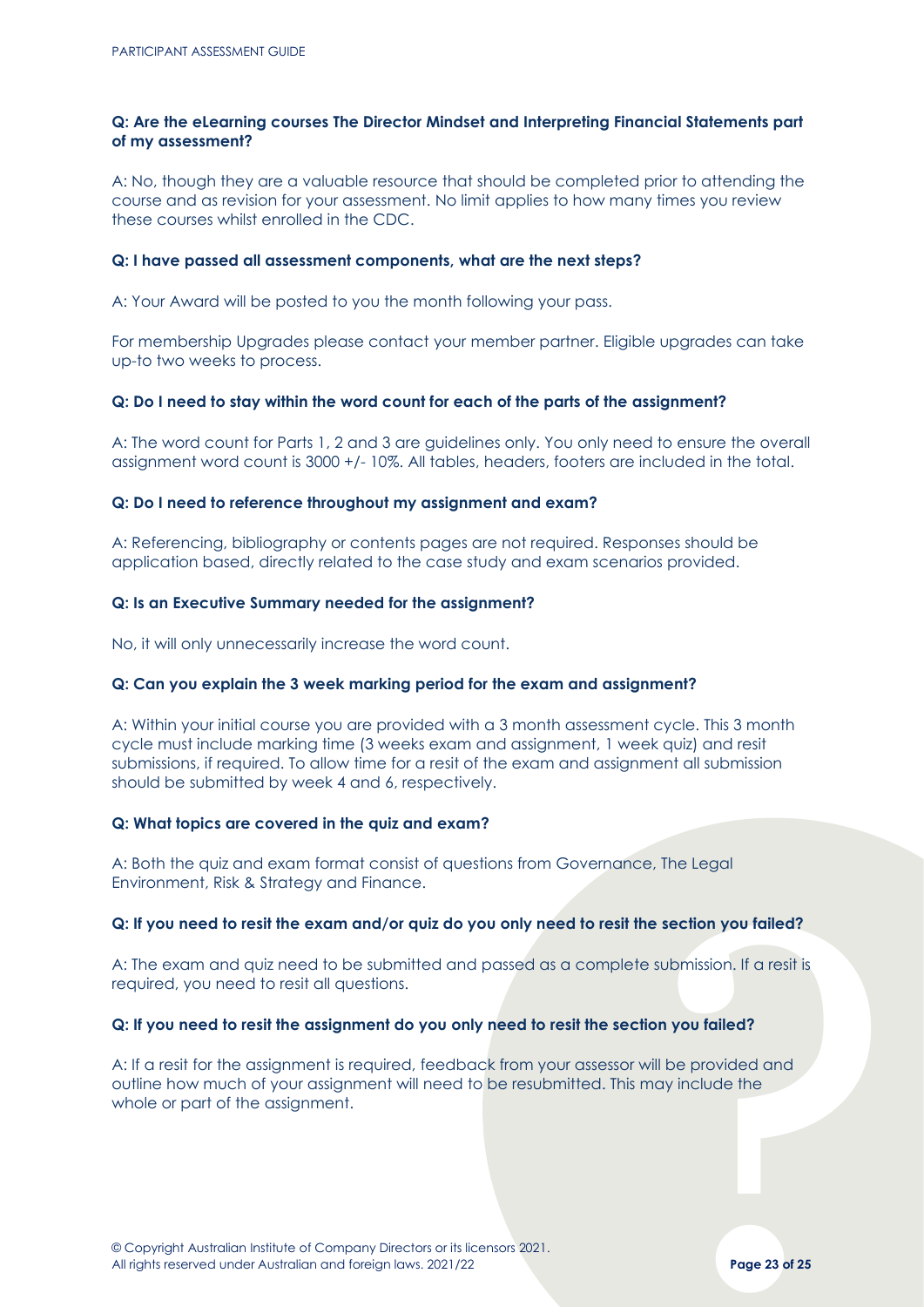#### **Q: What happens if I fail my resit submission (quiz, exam and/or assignment)?**

A: You will receive feedback via email, within the email it will outline your next options on how you are able to resit the remaining assessment task/s.

#### **Q: Does my practice quiz and/or exam get marked?**

A: The practice exam is not individually marked by an Assessor. Once you submit the practice exam, you are provided with detailed solutions for each of the questions, so you can compare your responses.

#### **Q: What is the pass rate for the assessments?**

A: AICD do not release the pass or fail rates.

#### **Q: My quiz and/or exam expires tonight, I need to attempt my resit?**

A: You are provided with a 3 month cycle, this must include marking time (3 weeks exam and assignment, 1 week quiz) and resit submissions, if required. Resit submissions are unable to be fast-tracked due to having to undergo the plagiarism check and complete marking process

#### **Q: Is there a model answer for the assignment?**

A: AICD do not provide a model answer for the assignment currently.

### **Q: Is all course content covered in the assessment tasks?**

A: The assessment is written against all the course Learning Objectives. The questions are not theoretical, they are scenario based.

### **Q: Can I have the assignment financials in excel format?**

A: Excel files of the financials are not supplied as it would not be expected of a board member to undertake this level of analysis.

#### **Q: Can I submit my assignment to Turnitin prior to submission?**

A: No, assignments are run through the Turnitin program upon submission to the Dropbox. You will not need to do this prior to submission.

### **Q: I have received a resit for my quiz, but I passed all the practice attempts. Are the questions at different levels of difficulty?**

pts. Are the<br>earning objectives<br>Exam'.<br>Page 24 of 25 A: All assessment questions are written and reviewed against the same learning objectives and level of difficulty.

#### **Q: Do you offer tutoring for assessment tasks?**

A: No tutoring is not a current service offered by the AICD

#### **Q: Where can I find the practice quiz/practice exam?**

A: Within your course in MyLearning select 'Assessment', then 'Quizzes & Exam'.

© Copyright Australian Institute of Company Directors or its licensors 2021. All rights reserved under Australian and foreign laws. 2021/22 **Page 24 of 25**